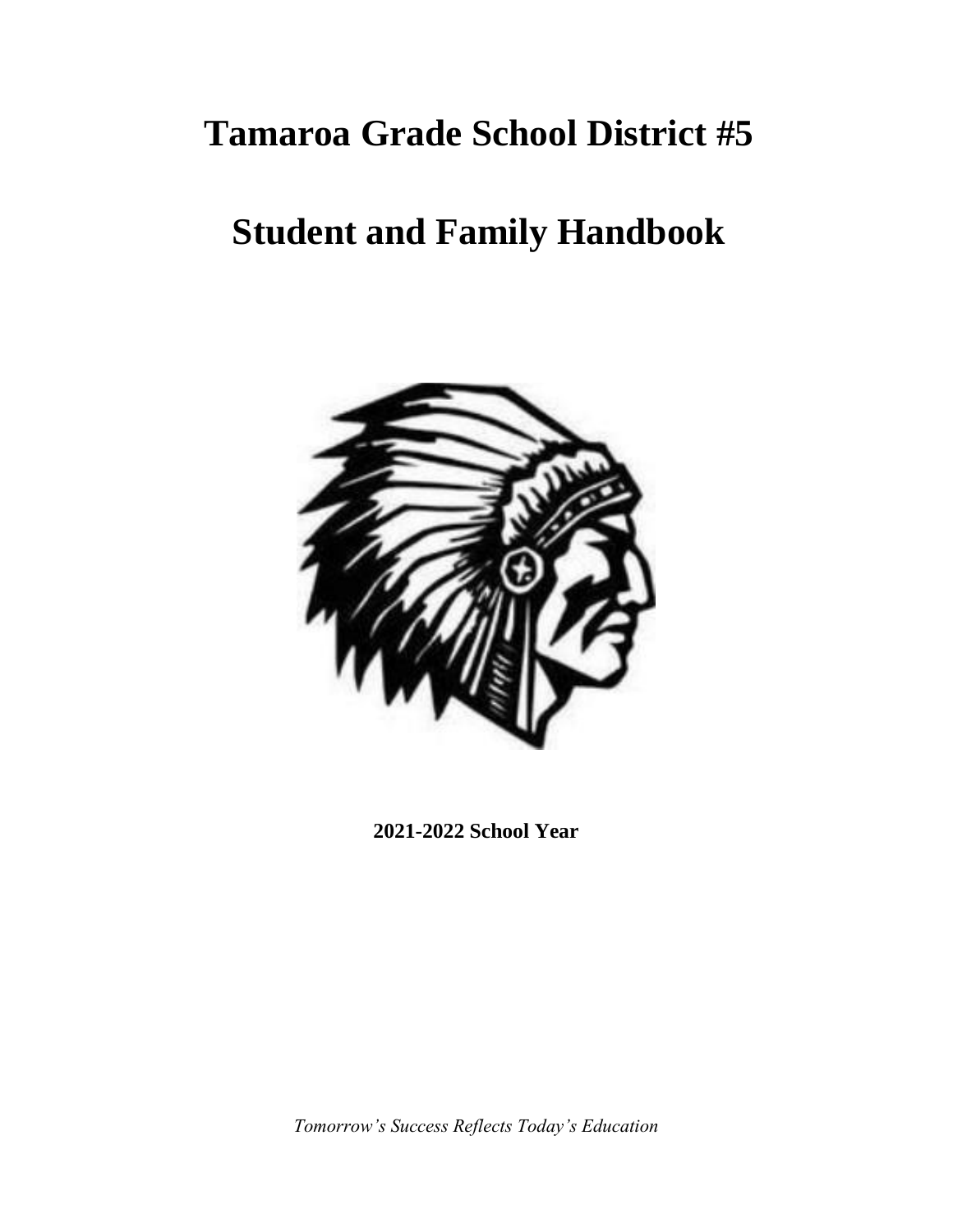# **TABLE OF CONTENTS**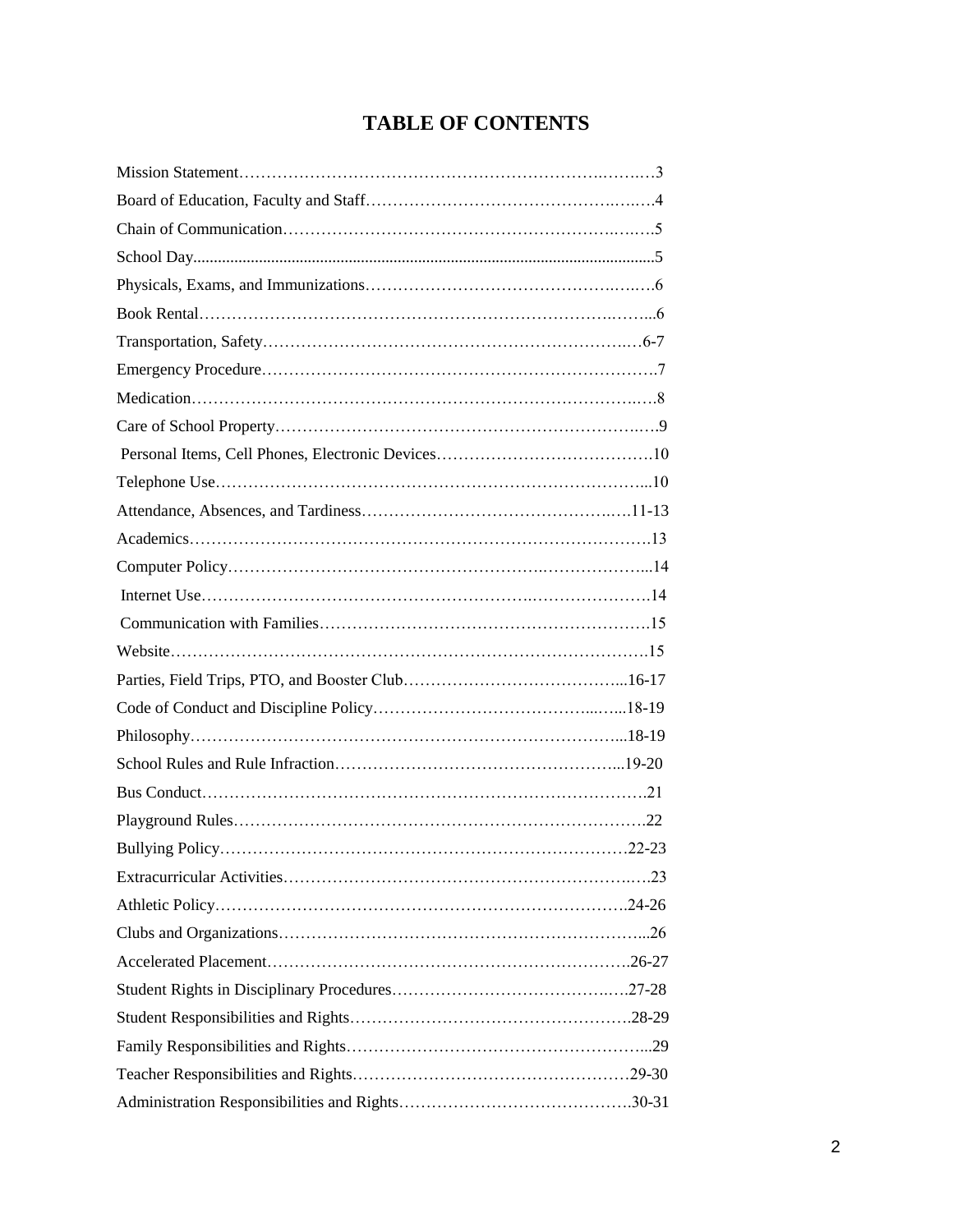# **INTRODUCTION AND PURPOSE**

The School Board and Staff want to welcome you to Tamaroa Grade School for the 2021-2022 school year. We are excited and looking forward to a great school year. The purpose of this handbook is to be a user-friendly communication tool for students, families, teachers, staff, and administration. We want to acquaint all stakeholders with the procedural operation of their school. We ask that each family review this Handbook with their child and use it throughout the year when questions might arise. Respect, Responsibility, Safety, and Communication are four terms used often throughout this book. Let's think of these as our cornerstones as we go through the school year.

# **TAMAROA GRADE SCHOOL MISSION STATEMENT**

*Tamaroa Grade School is a partnership of students, parents, educators, and the community whose purpose is to provide an environment, which recognizes the individual needs of the students and which promotes the intellectual, social, and physical growth of young people. Tomorrow's Success Reflects Today's Education. This handbook is only a summary of board policies governing the district; board policies are available to the public at the district office. The handbook may be amended during the year without notice.* 

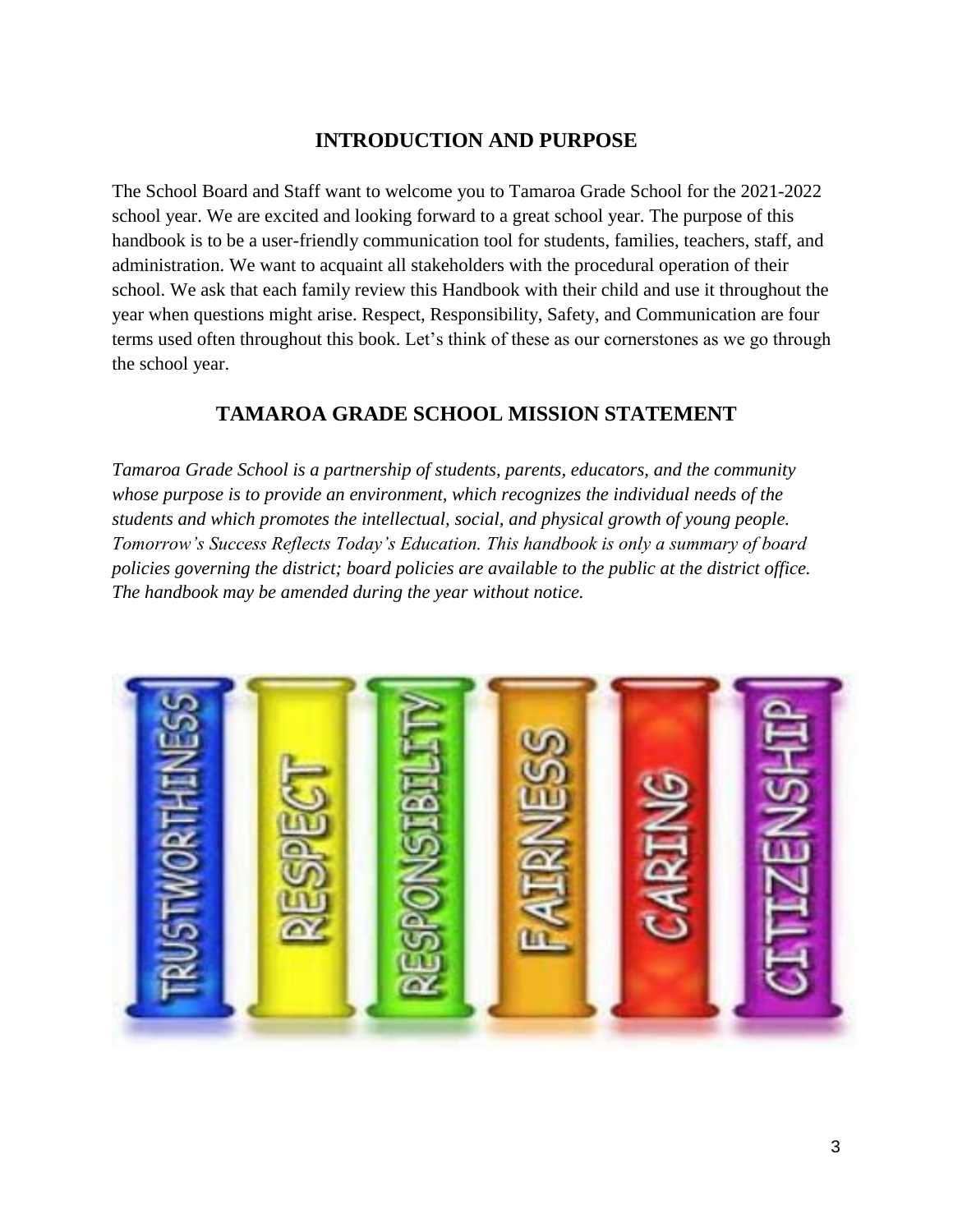# **BOARD OF EDUCATION 2021-2022**

Charles Stein, President Misty Doerflein, Vice-President Diedra Restoff, Secretary Sherri Phillips, Member Makenzie George, Member Whitney Melton, Member Alaina Marlow, Member

# **FACULTY AND STAFF 2021-2022**

Superintendent- Brian Brink Teachers Tracy Studer Elizabeth Fagerland Cory Plumlee Sierra Tiberend Cindy Opp Peter Omiotek Kayla Arndt C.J. Opp Resource Aide/AD- Kerri Schoenbacher Resource Aide- Clara Mifflin Speech- Ali Epplin Custodian- Steve Bailey Cook- Cheryl Oettle Bus Driver/Resource Aide- Donna Doerflein Special Education Transport/Monitor-Josie Estep Secretary/Bookkeeper Angela Wright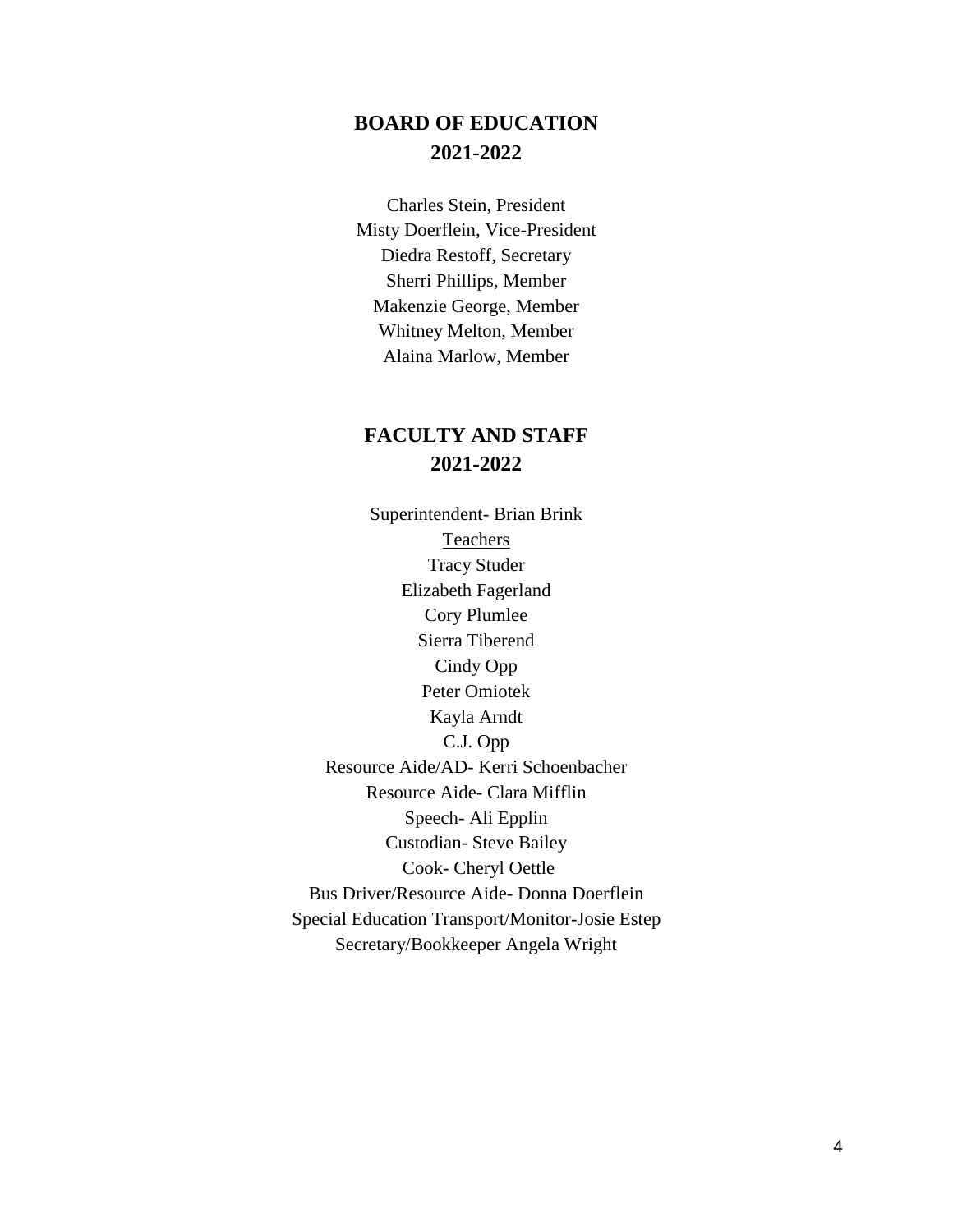## **CHAIN OF COMMUNICATION**

It is imperative that the chain of communication is strongly adhered to on all questions and concerns which a student or parent/guardian may have relative to school problems. If the chain of communication is not followed, wrong or inaccurate information is likely to happen. Process: We ask each of you to first direct your concern to the teacher or staff person involved. Should you desire further clarification, contact the school principal/superintendent. If the problem has not been resolved from the central office, you may appeal to the Board of Education. If your appeal is to the Board of Education, please contact the school office for the proper procedure to follow. It is requested that you not contact or call the board members at home. The board members can only make decisions and develop policy as a governing body, not as an individual.

### **SCHOOL DAY**

Monday-Thursday Classes start: 8:20 a.m. Classes end: 3:10 p.m.

Friday Classes start: 8:20 a.m. Classes end: 2:00 p.m.

Early Dismissal Days: 12:00 p.m.

# **BUILDING OPENS**

The school building will open when the teacher on supervisory duty reports for work. We request that no student come to school before 7:45 a.m. Your support in this matter is greatly appreciated. Your child's safety and welfare are of importance to you and us.

## **CAFETERIA OPERATIONS**

We will serve breakfast and noon lunch each full day of school. Students who bring their lunch must store them in the lunchroom. Food must be eaten in the cafeteria.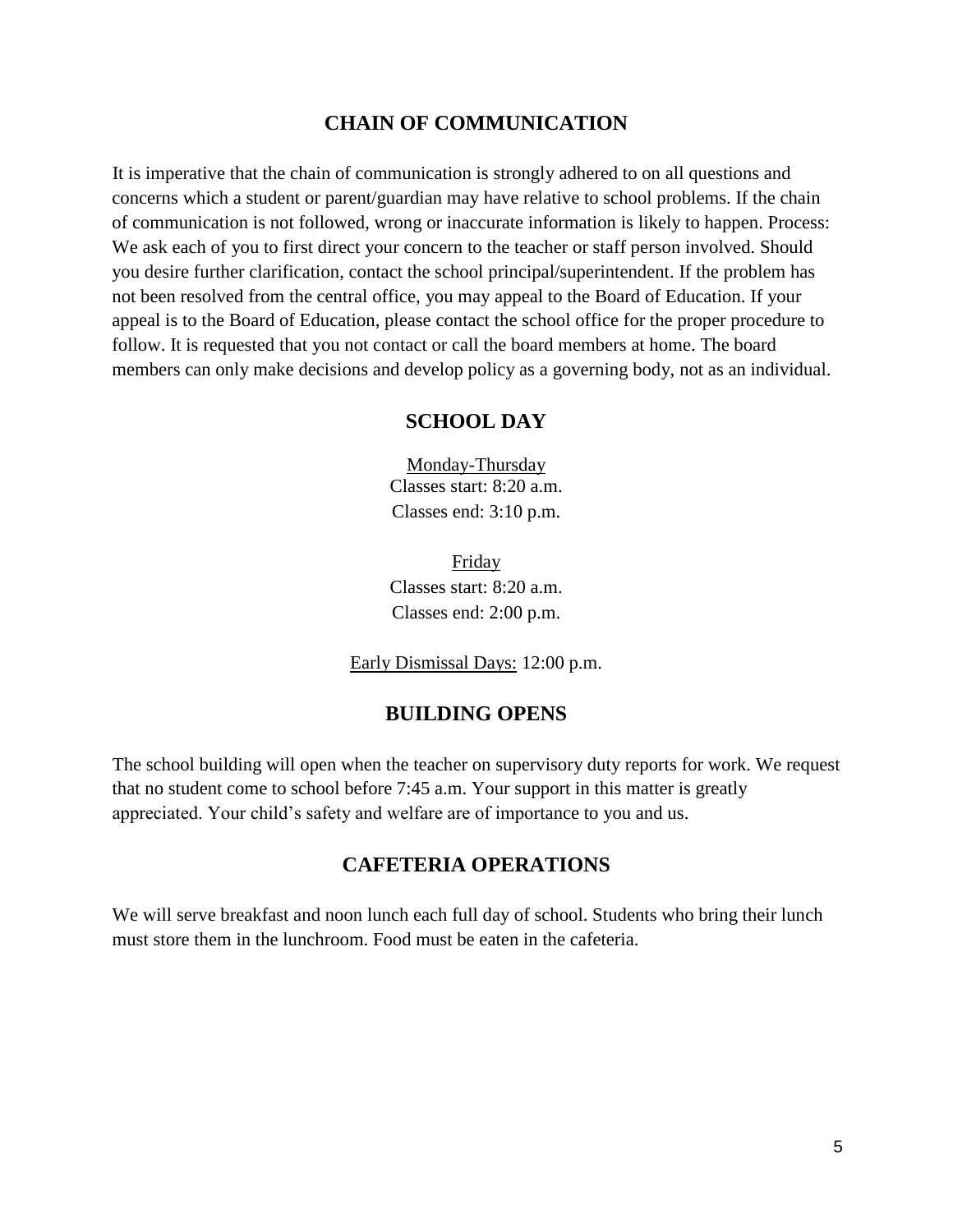#### **LUNCH PERIODS**

K-1 11:25-11:45 2nd-4th 11:45-12:05 5th-6th 12:07-12:27 7th-8th 12:27-12:47

#### **PHYSICAL-DENTAL-EYE EXAMINATIONS AND IMMUNIZATION**

State Law in Illinois requires that all students entering kindergarten or first grade, sixth grade, and athletic participants must have a physical examination and their immunization records upto-date. It is the responsibility of each parent/guardian to furnish the school with proof of compliance. State law requires all students entering kindergarten, second, and sixth to have a dental exam. Also, the law requires all students entering kindergarten to have an eye exam. This has to be done before the first day of school.

#### **BOOK RENTAL**

The principle advantage of renting books lies in the fact that students can rent books at approximately one-third of their list price. This means real savings to all students and their families in dollars and cents. There is definite responsibility placed on all students and families who participate in this plan. THE STUDENT IS RESPONSIBLE for the proper care of rental books. Failure to take proper care of the rental books will result in the student having to pay the entire replacement cost of the book. All book fees must be paid on the first day of attendance before books will be issued. All text, workbooks, and other rental materials must be returned to the school at the end of the school year. 2021-2022 Book rental fee: \$40. The following fee schedule will be used for all entering students: First Quarter – full cost, Second Quarter –  $\frac{3}{4}$  cost, Third Quarter –  $\frac{1}{2}$  cost, Fourth Quarter –  $\frac{1}{4}$  cost.

#### **SCHOOL INSURANCE**

School insurance is available to all students free of charge. An insurance application has been sent home to you if you wish to take advantage of the extended coverage.

#### **TRANSPORTATION**

Regular bus routes will be run approximately the same as last year. If any changes become necessary, we will notify you of such changes. Any student who requests to get off the bus at a location other than his/her regular stop must have a written request signed by the parent/guardian sent to the school office. No student will be delivered to a location that is not on the regular bus route. For the safety of all students, no animals are allowed on the bus. Each student will be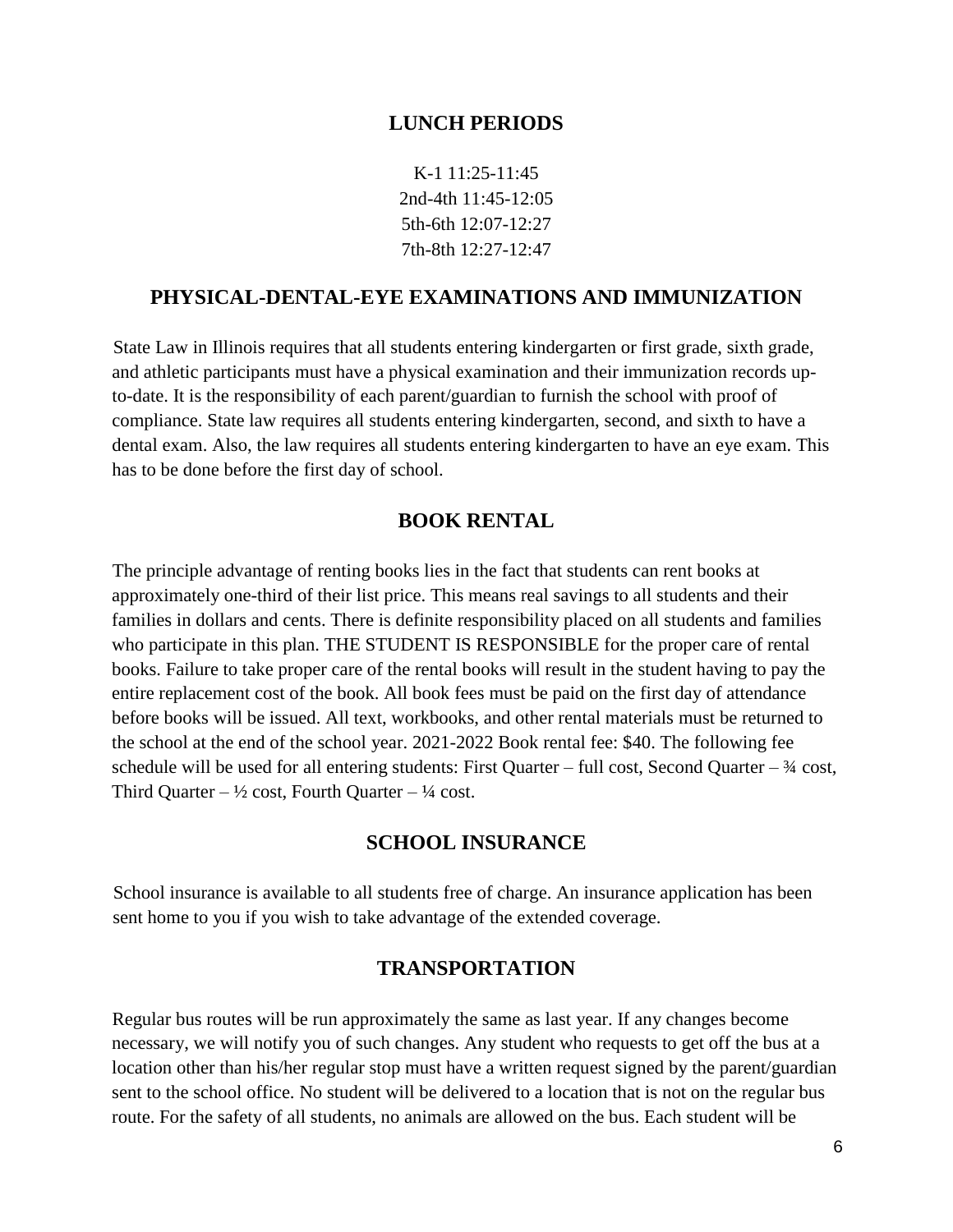provided with a list of bus rules. Failure to obey these rules may result in suspension from riding the bus. All students are required to be at their pick-up point waiting for the bus – the bus will not wait for them. During inclement weather, consideration will be given to students in regards to the above.

## **SCHOOL CLOSINGS**

During inclement weather and poor road conditions, it may be necessary to cancel school for that particular day. We request that you do not call the bus driver, superintendent, and school board members. This will only tie up our phones, which we need during this time. We will use our TGS Information Hub to notify everyone and you can also watch WSIL Channel 3 or KFVS Channel 12 T.V. stations for school closings. If we have to close school during school time or in an emergency, we will activate the TGS Information Hub system. While traditional snow days may be used, Tamaroa Grade School's plan has been approved by the Illinois Department of Education to use E-Learning Days in lieu of emergency days for inclement weather events.

## **VIDEO SURVEILLANCE & CURFEW**

The exterior of the school is under video surveillance at all times. There is a curfew on the grade school property. Anyone caught on the school property after 10:00 p.m. can be prosecuted.

### **SAFETY**

We believe the safety of the students is a high priority. With the cooperation of everyone, we can make our school as safe as possible. Any safety issue should be brought to the attention of the superintendent.

### **EMERGENCY PROCEDURE**

The school has a comprehensive emergency management plan. In times of a crisis, it is imperative that procedures be followed for the safety of all the children. The school will educate the students on emergency plans and practice all of them. The school will have plans posted in each classroom. The plans will include tornados, fires, earthquakes, emergency evacuation, lockdowns, as well as bus evacuations. Emergency information is asked for at registration. Families are asked to keep this information up-to-date. Telephone numbers are especially important. In the event of an emergency, with no up-to-date information, we may contact the police. If there is bad weather at the end of the school day, the school will use their best judgment to either send students home or stay at school. Parents/Guardians are welcome to sign a student out or stay with the student at the school. Any emergency situation at school or off location please check the student out with the teacher.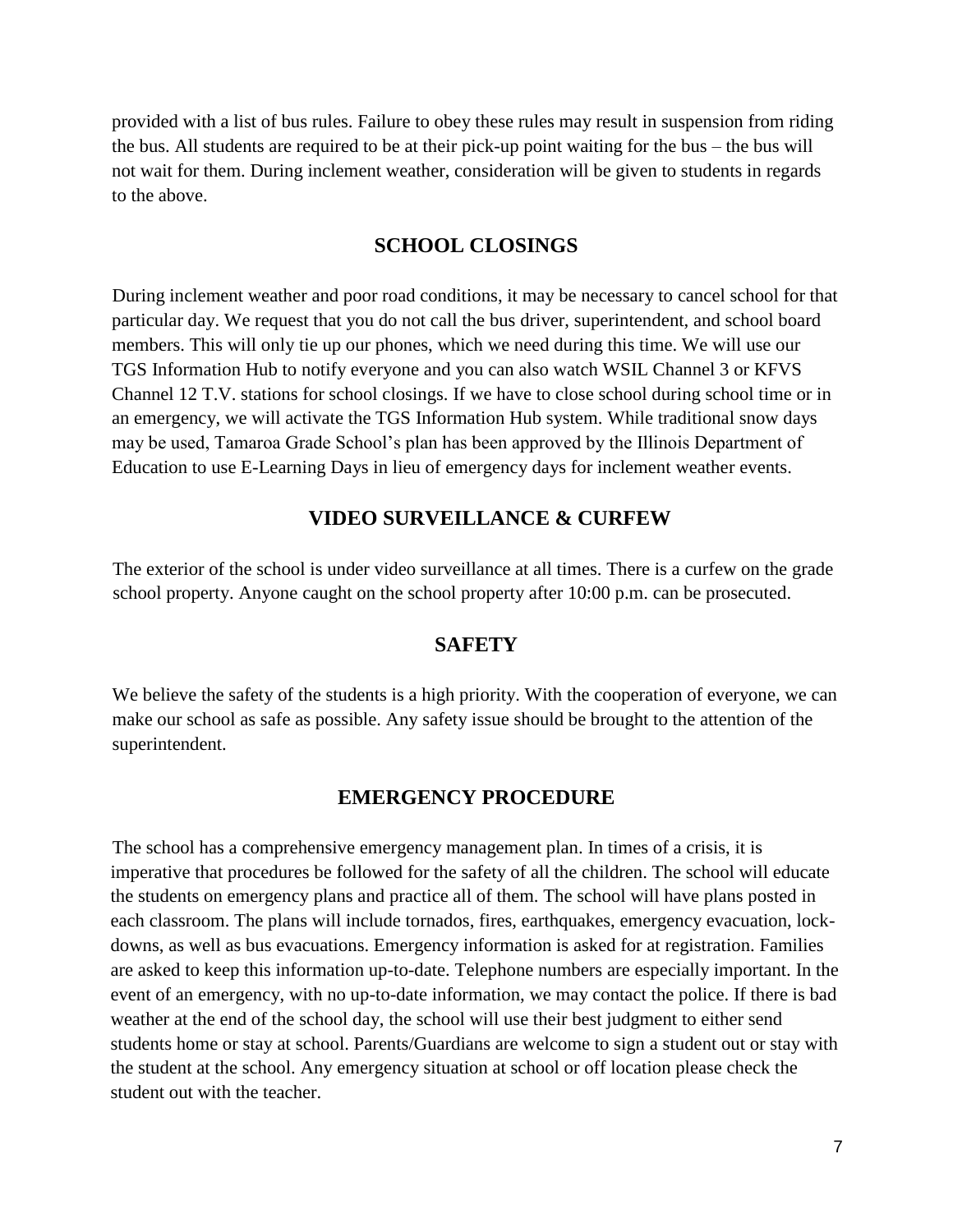#### **COVID PROCEDURE**

Please reference the 2021-2022 Back-to-School plan, available on the tgs5.com website.

#### **VISITORS**

Visitors must report at the school office, sign in and out and receive a pass. All exterior doors are locked for security purposes. Please use the buzzer on the main door. Office personnel will let you in.

#### **CROSSING GUARDS**

An adult crossing guard will be present at the U.S. Highway #51/Main Street crosswalk at 7:45 AM before school and for ten minutes after the bus departs at the end of each regularly scheduled school day. Students are expected to cooperate with the crossing guard.

#### **BICYCLE SAFETY RULES**

A bicycle rack is provided for students who ride to school. Please lock your bike as the school will not be responsible for stolen bikes. Upon reaching school, bicycles must be parked in the rack. No riding of bicycles on the playground during school hours – 8:00 a.m. to 3:30 p.m. Students are not allowed to play around the rack or tamper with other students' bikes. The same rules apply to skateboards, except they must be kept inside the front door.

#### **MEDICATION**

The Board of Education has set the following school policy on children taking medication: Children who are taking prescribed medication should consult with the physician to see if the medicine can be taken either before or after school. This is necessary because no school personnel is qualified nor licensed to dispense medicine, nor do we have adequate safe storage space. Should medicine be taken during the school day, it is requested that the parent/guardian comes to the school for this purpose. If this is not possible, a single dose may be sent to school each day with the student to take after proper notification to the office. This notification must be in writing and signed by the parent/caregiver. No school personnel will be permitted to assume responsibility for the medicine or dispensing of it. The school will make every effort to cooperate with families and students as much as possible. Also, any medication, prescription or nonprescription, including aspirin, which is brought to the school must be turned into the office with a signed note from their parent/caregiver. We will not give out any medication without proper approval.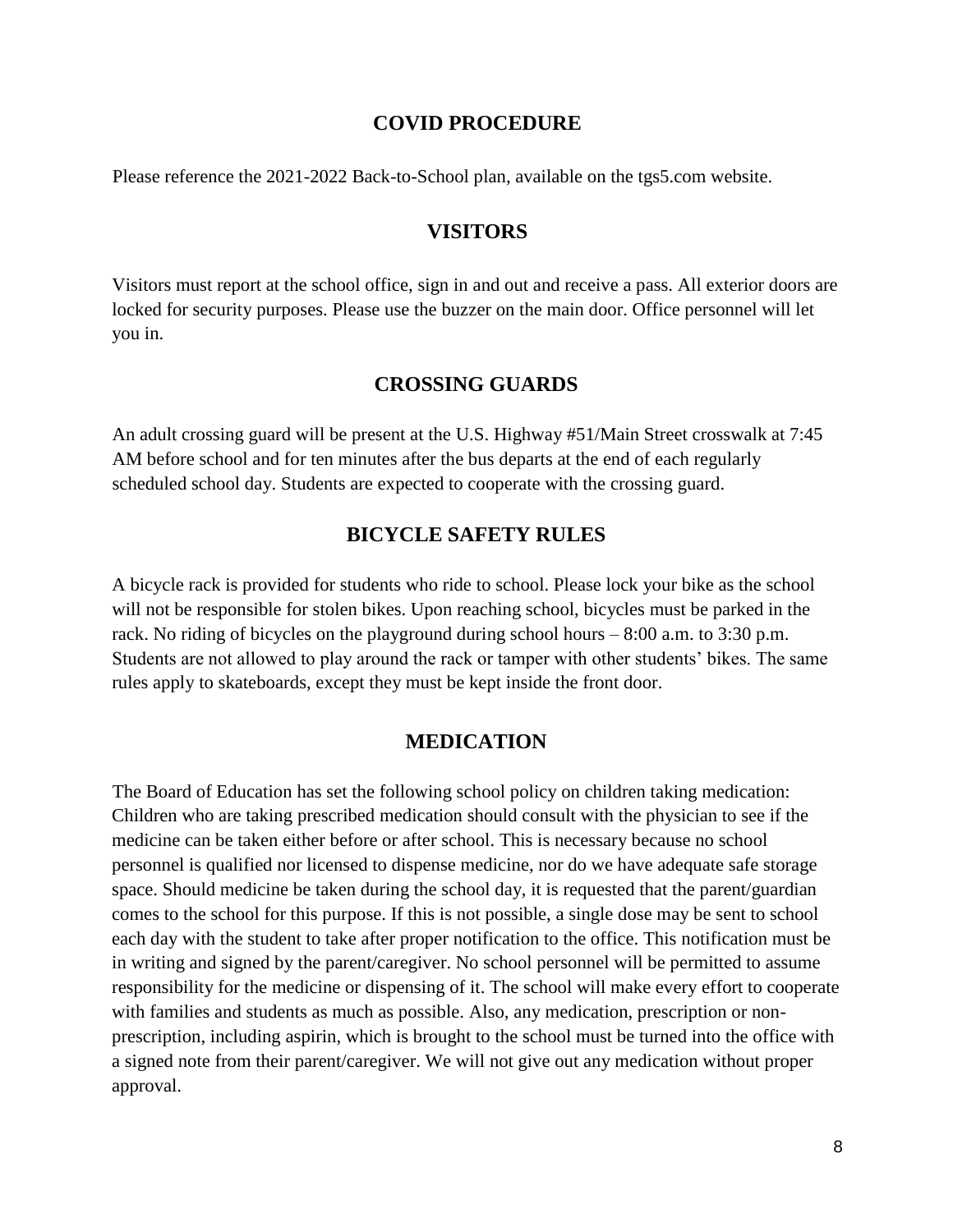#### **ALCOHOL, TOBACCO, DRUGS**

State law and school policy prohibit alcohol, tobacco in any form, knives, weapons, or unapproved drugs, or look-alike drugs on the school grounds. Any student found with these items in their possession, selling or attempting to sell them may be suspended from school and/or extra-curricular activities as outlined in the School Board Policy Manual and School Code of Conduct.

#### **PLAYGROUND**

Students are under constant supervision while on the playground. They are to follow the rules set forth at the beginning of the year. If followed, these rules will ensure a safe atmosphere. Designated areas will be used for lining up and returning to the school building. Students will use the restroom before they go to recess.

#### **ASBESTOS**

Tamaroa Grade School has an asbestos management plan available for review.

#### **CARE OF SCHOOL PROPERTY**

We are very proud of our school building and the cleanliness it displays both inside and out. Our custodian does an excellent job of keeping the building and equipment clean, but he is only one person. It is everyone's responsibility to help make our building as attractive as possible. Respect for school property and equipment is of utmost importance. Classroom and playground rules, which address this, must be obeyed. Any person, willingly and knowingly, who destroys or vandalizes school property will be prosecuted to the fullest extent of the law.

#### **LOCKERS**

Student lockers are the property of the school. These lockers are available for all grades except kindergarten. Your locker is your responsibility. You are responsible for its cleanliness, order, and contents. Lockers may be inspected periodically to maintain the safety and cleanliness of the school. You are not to slam, yank, or kick or store items on top of the lockers. Students must be quiet while at their lockers and while in the hallways. If you wish to have a lock, a spare key must be given to your home-room teacher.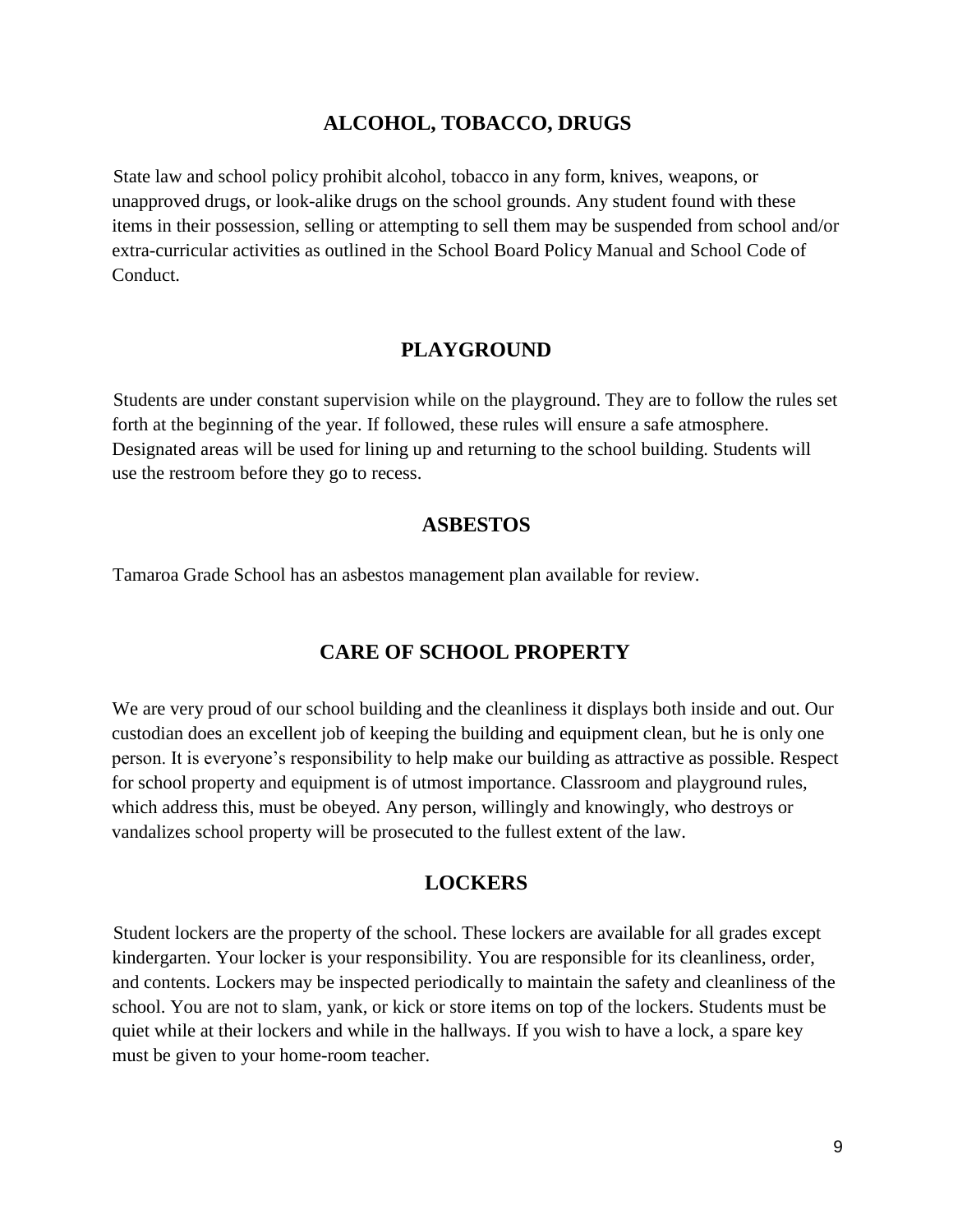#### **PERSONAL ITEMS**

All coats, caps, ball gloves, books, etc. should have the student's name clearly written on them. This will help us to identify lost items. Personal items such as dolls, toys, games, etc. will only be allowed at school with permission.

#### **CELL PHONES & ELECTRONIC DEVICES**

Cell phones and electronic devices, such as video games, must be kept out of sight and turned off while on TGS property and use will not be permitted during the day unless special permission from a staff member is given. Social media such as TikTok, Instagram, Facebook, etc. is not allowed. TGS staff/monitors are not responsible for accidents or stolen property. Written permission must be signed by the parent/guardian to bring any electronic devices to school. If a student violates this policy, the discipline will be as follows: 1st offense – Item is confiscated and returned to student at the end of the day. 2nd offense – Item is confiscated, the student serves one (1) afterschool detention and a parent/guardian has to pick up the device. 3rd offense – item is confiscated, the student serves two (2) afterschool detentions and a parent/guardian has to pick up the device. The student will not be allowed to bring electronic devices for the remainder of the school year unless approved by the administration.

#### **TELEPHONE USAGE**

Since phones are needed to conduct our school business, students and staff will be permitted to use the phone for emergency reasons only. Should it be necessary for you to call the school for your child, we will make every attempt to relay the message to him/her. Only in emergency cases will the child be called out of class. If you need to talk to a teacher we ask that you call during their planning period. Time on task is important and therefore we would like to minimize interruptions. Please try and plan your child's after-school arrangements to minimize distractions at school.

#### **GROOMING**

Any form of wearing apparel and any type of grooming which, in the professional opinion of a teacher or administrator, creates a danger, ill-health, or a distraction from the learning environment is prohibited. If in the professional opinion of teachers or administrators, the student arrives at school dressed in a manner which has the potential to disrupt or distract from the educational process, the student will be offered the opportunity to change clothes to those in compliance with this policy or sent home to correct the problem. Any time away from school under this policy will be considered an unexcused absence. Items of clothing that would be deemed inappropriate include, but are not limited to those that: Display profanity, Contain inappropriate connotations, Do not adequately cover the shoulders, back, midriff, or upper legs,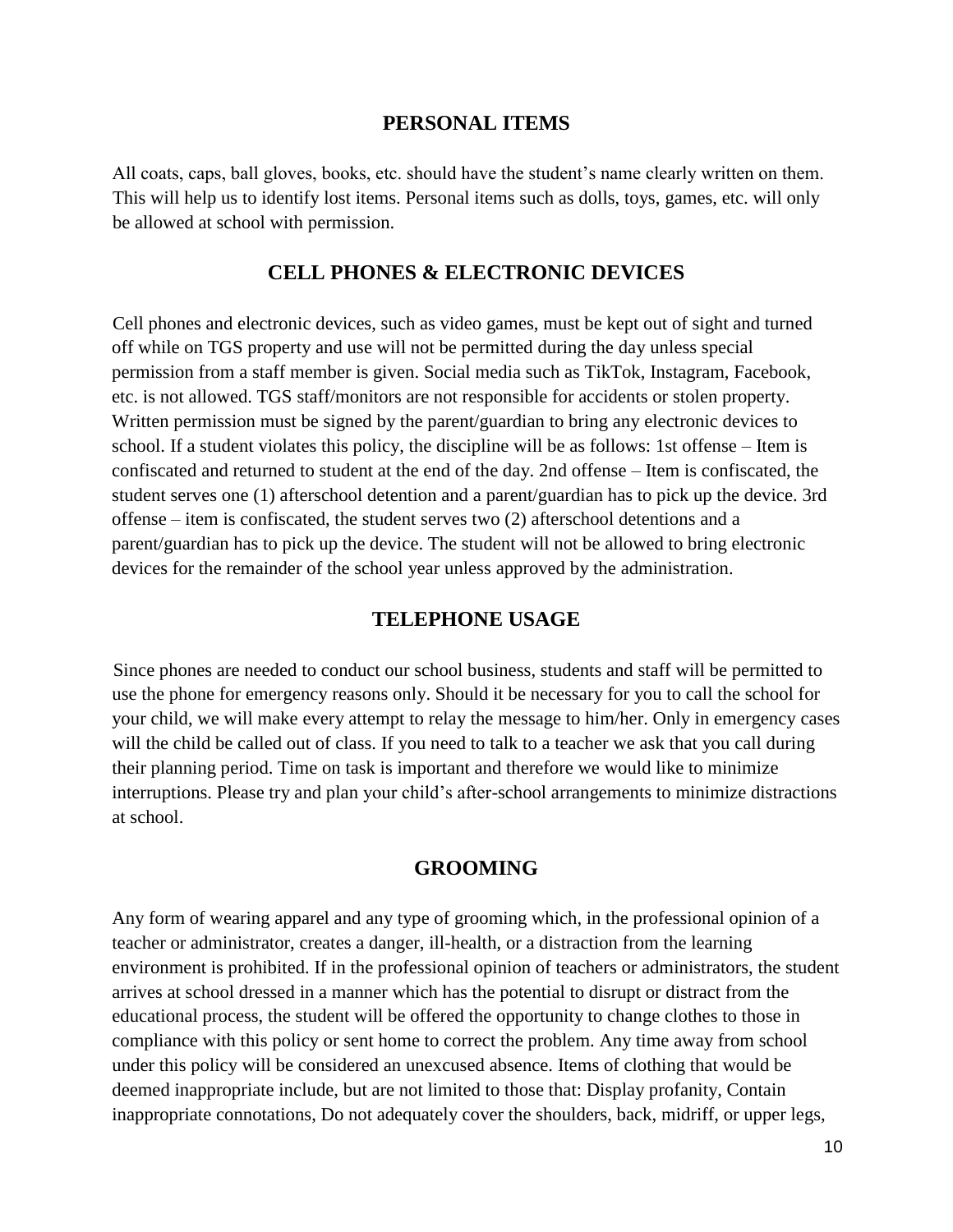Make sexual references, Contain drug, alcohol, or tobacco advertisements/pictures, Contain questionable sayings especially those trying to convey a double meaning. Additional information regarding clothing: Student's fingertips should be able to touch the bottom of the shorts and/or shirts while arm extended straight down on sides, Shirts must properly cover back and chest, Students must wear their pants at their appropriate waist height, Pants should be worn at the hips and above, Pants should have no holes above the knees, Backpacks, knapsacks, purses, and bags are to be left in student's lockers, No tank tops of any type are allowed, Caps, hats, or any type of head covering are to be removed upon entering the school, Students are not to wear sunglasses over the eyes or on the top of the head while inside the building, Students are not to possess chains of any length or size, Students represented during extra-curricular or field trips are expected to be properly groomed. Students will face disciplinary measures for improper dress. THERE WILL BE NO WARNINGS.

#### **HEAD LICE PROCEDURE**

Students who have evidence of head lice will immediately be excluded from school until they have been properly treated and all nits (eggs) have been removed from the hair strands. In order to re-enter school after having been sent home, a parent or guardian must bring the student to school and be rechecked by the school office. They cannot be sent on the school bus. If live lice are found, the student will be sent home for further treatment.

#### **ATTENDANCE**

We are very proud of student attendance. For the past few years, we have averaged 91% attendance. Student attendance is directly related to performance and learning in the classroom. There is no substitute for actual participation in daily classroom discussions and work. A student's attendance in class is a vital part of the grade promotion requirements. Children who are ill should not be in attendance. However, every effort should be made to keep your children in school each day they are able to attend.

#### **ABSENCE**

Families should call the school when they know their child will not be attending. If for some reason a family member cannot call, the school will attempt to call home. This is a safety measure so that children are accounted for. Students who have been absent without correspondence with the school must bring a written note when returning. If a note is not returned within 1 day of the absence, the absence will be considered unexcused and the student will receive a zero for all work missed. The reason for the absence should be stated on this note. Any student who has been under a doctor's care for a communicable disease must have a written release from the doctor in order to return to school. If a student misses three consecutive days a doctor note is required. If a student misses a total of five days per quarter, or misses a total of ten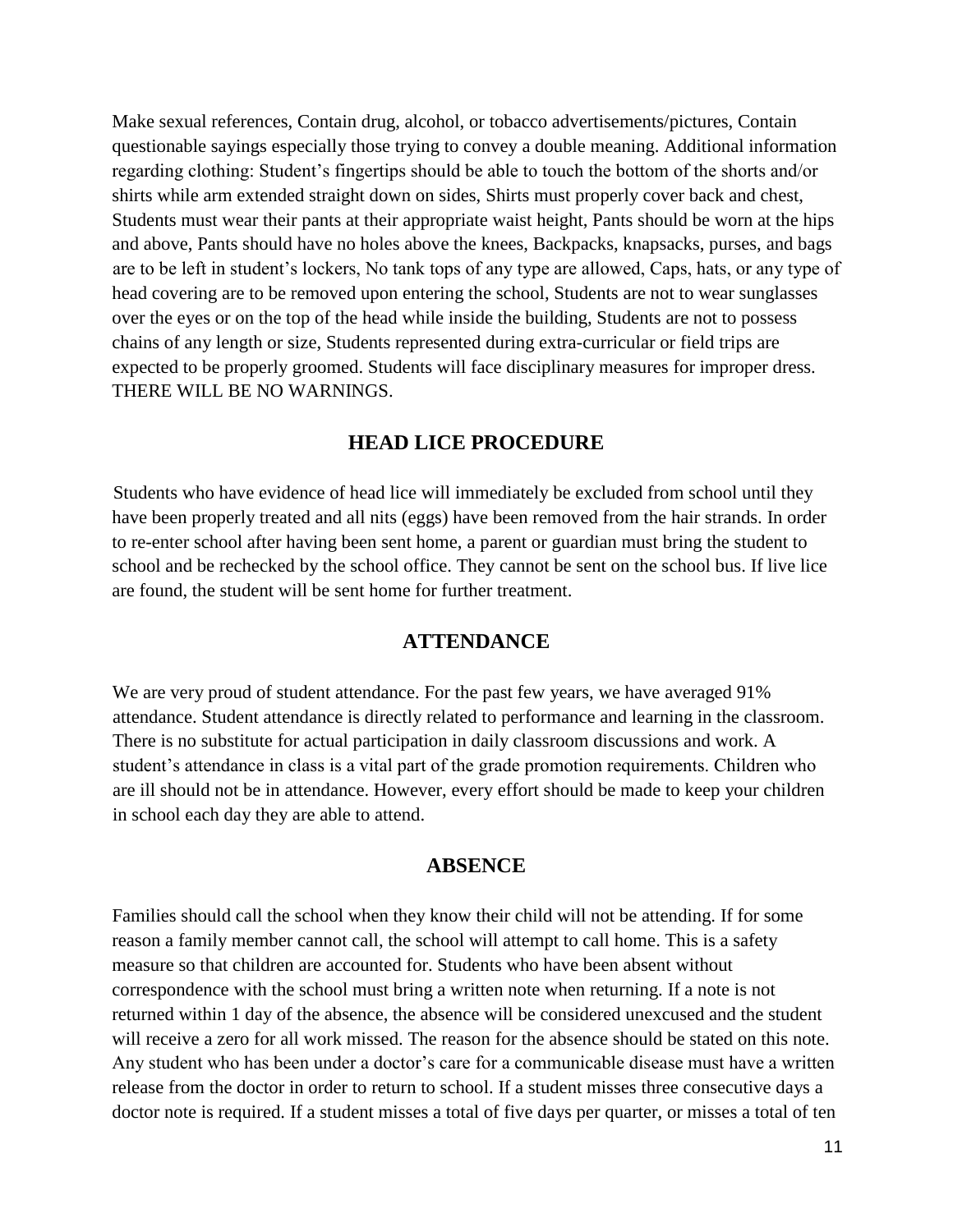days per year, a doctor's note is required for every absence thereafter. The school knows there can be extenuating circumstances concerning absences, but if the communications lines are open, some potential problems can be eliminated. The school expects honesty when reporting the reasons for student absence. A student who is absent without a valid reason is considered a truant. Families will be notified and if the truancy continues, counseling, as well as communication with the truancy officer, will be sought. The law states that any person who has custody or control of a child subject to compulsory attendance, who knowingly or willfully permits the child to persist in truancy, if convicted, is guilty of a Class C misdemeanor and may be subject to up to 30 days' imprisonment and/or a fine of up to \$1500. We know that extended illnesses are exceptions. If there is any help we can give students and their parents, we want to know.

#### **EXCUSED ABSENCE**

The student will be permitted to make up any work missed within a time limit for all excused absence(s). Only illness of the student, medical or dental appointments that cannot be arranged other than school hours, death in the family, or observance of a religious holiday are excused absences unless authorized b school staff. If a student has a medical excuse to not take P.E., the note from the doctor must have a start and ending date.

#### **PARTIAL DAY ABSENCE**

If for any reason, a student must leave school early, he or she must present a note to the teacher, signed by one or both parents/guardians. Parents or guardians must come to the office to sign students out. Students will be called from class when the parent signs them out. Students must be in attendance for a half of day to be eligible to participate in or attend any extra-curricular activity or school function that day. Extenuating circumstances will be taken into consideration.

#### **PRE-ARRANGED ABSENCE**

A student who wishes to have special permission to be absent from school must turn in a note or letter to the office from his or her parents/guardians stating the reason or purpose so that arrangements can be made for anticipated make-up work. Parents/guardians must also notify the classroom teacher or teachers of pre-arranged absences. Student attendance is very important to learning and many opportunities can only be achieved through participation in the classroom with peers and the teacher. Students are allowed up to five [5] days of prearranged absences per school year. After the fifth occurrence, the absence will be considered unexcused. For more than three [3] days, the student will collect their assignments within a timeframe that equals the number of days missed. These absences will not be included with the five days per quarter/ten days per year/three consecutive days of sick leave/absence.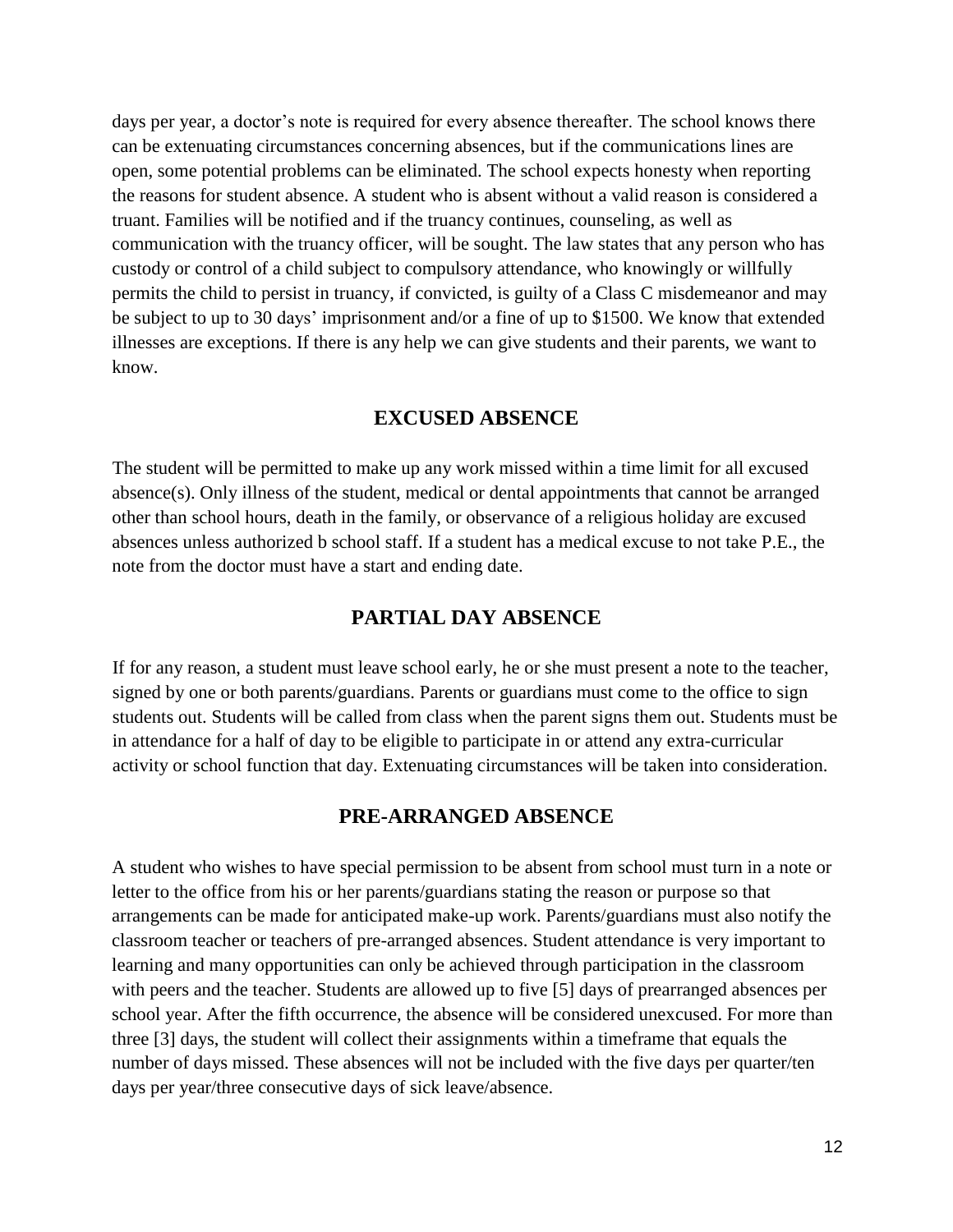## **TARDINESS**

Students need to be in their classroom by 8:25 or he or she will be considered tardy. A student who is tardy causes an interruption to the class and also has to get himself or herself caught up with the lesson. Students who are tardy must report to the office where they will receive a tardy slip to permit entrance to class. Reason must be given for tardiness. Students who have accumulated 5 tardies will not be considered for perfect attendance and will also receive detention.

## **ACADEMICS**

#### GRADUATION REQUIREMENT: 2.0 G.P.A.

Reading, Mathematics, Language Arts, Science, Social Studies, Health (one semester 7th or 8th grade), and P.E. must receive a passing grade. The U.S. and Illinois Constitution tests (7th or 8th grade) must receive a passing grade. \*All grade point averages are based on a 10 pt. scale.

#### HONOR ROLL

The honor roll will be computed at the end of each grading period. Students in grades 5-8 are eligible for the honor roll. All major academic graded subjects will be used to determine the G.P.A. Honor Roll students will be determined by their grade point average of 4.50 G.P.A. for High Honors and 4.25 G.P.A. for Honors.

#### VALEDICTORIAN AND SALUTATORIAN

A valedictorian and salutatorian will be chosen from each graduating class. The valedictorian will be the student with the highest G.P.A., and the salutatorian will be the student with the second-highest G.P.A. All graded subjects from the students' 5th, 6th, 7th, and 8th-grade years will be used to determine the valedictorian and salutatorian and will be notified mid-term of the 4th quarter of their 8th grade school year.

#### PROMOTION REQUIREMENTS

In order for a student to be promoted to the next grade, he/she must successfully complete curriculum, attendance, ISAT performance and/or standardized test scores, and other criteria established by the school board.

GRADING SCALE 90-100 A Excellent 80-89 B Above Average 70-79 C Average 60-69 D Below Average Below 60 F Failing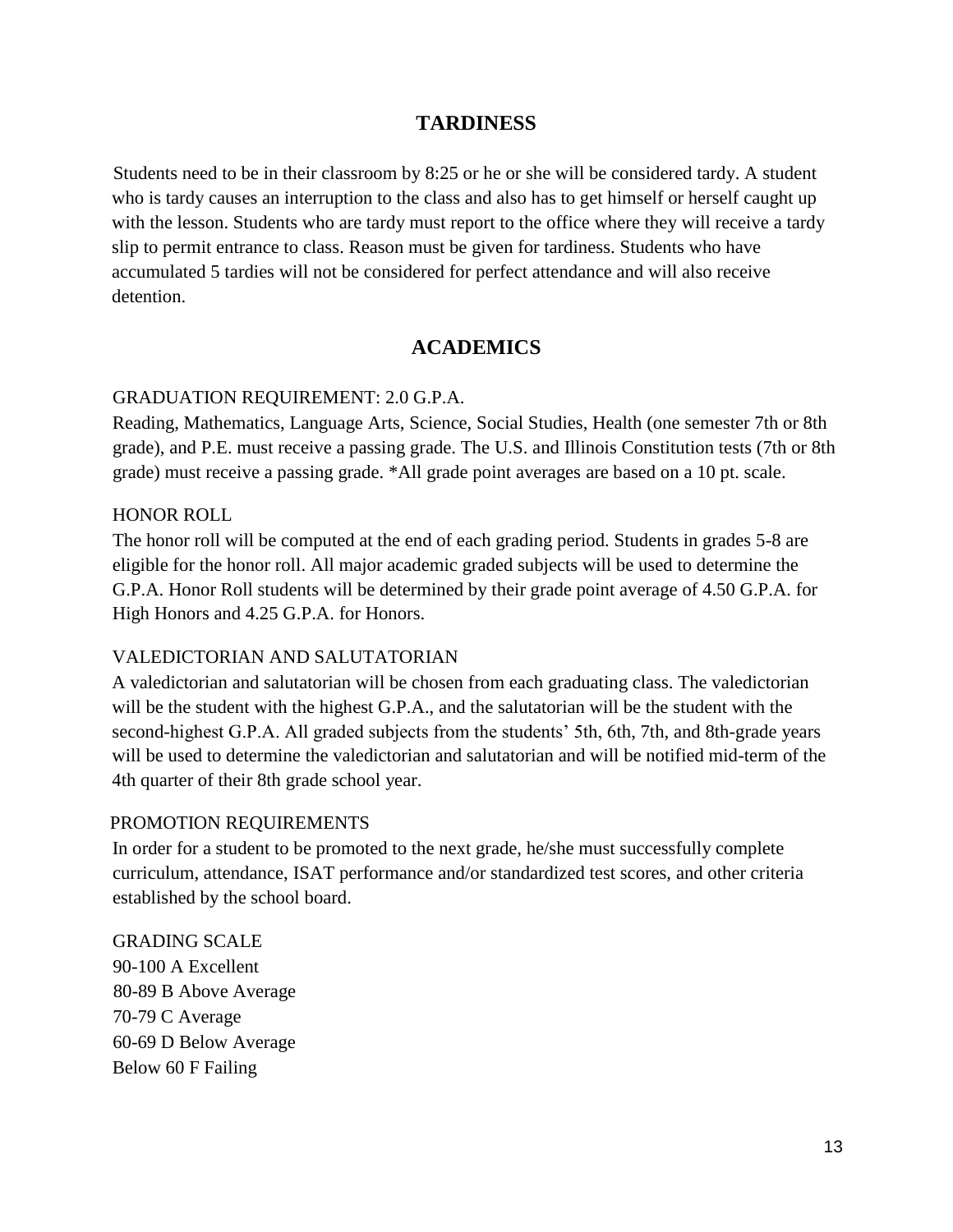#### **COMPUTER EDUCATION**

We are proud to say that each student is supplied with his or her own Chromebook. Our goal is to offer basic keyboarding and computer activities to all students. Students will be allowed computer time on a rotating basis as scheduling allows.

#### **COMPUTER/CHROMEBOOK POLICY**

The district shall make every effort to ensure that these educational resources are used responsibly by students and staff. The students and staff have the responsibility to respect and protect the rights of every other user at TGS and on the Internet. The building administrator shall have the authority to determine what is inappropriate use, and his/her decision is final. Computer hardware is like any other school property and shall be treated accordingly. All computers including desktops, laptops, and IPads remain the property of the district. The network user shall be responsible for damages to equipment, systems, and software resulting from deliberate or willful acts. All users must sign the appropriate District Computer and Network Agreement stating they understand all policies regarding computer use and agree to abide by them. There will be a technology deposit of \$40.00, refundable at the end of the year when the device is returned in good condition.

#### **INTERNET USE POLICY**

Internet usage is a privilege, not a right. Students are not to use the Internet to purchase goods or services. Students are not to bypass any security measures. Never use the Internet to harm people in any way. Inappropriate material or websites are prohibited. Students should not give out personal information over the internet. The Internet may only be used for school-related activities. Each person is responsible for his or her own behavior. The school is not responsible for information found or lost while using district computers.

#### **LIBRARY BOOKS**

Our library has several volumes of good books to interest all grades. Children are encouraged to read and use all the library materials. Each grade has a scheduled period in the library each week. The books may be checked out and taken home. We suggest families and students read the books together. Each student is responsible for all materials checked out. A fee will be assessed for any materials lost, damaged, or destroyed. All materials have a return date. It is the student's responsibility to return the material by the due date.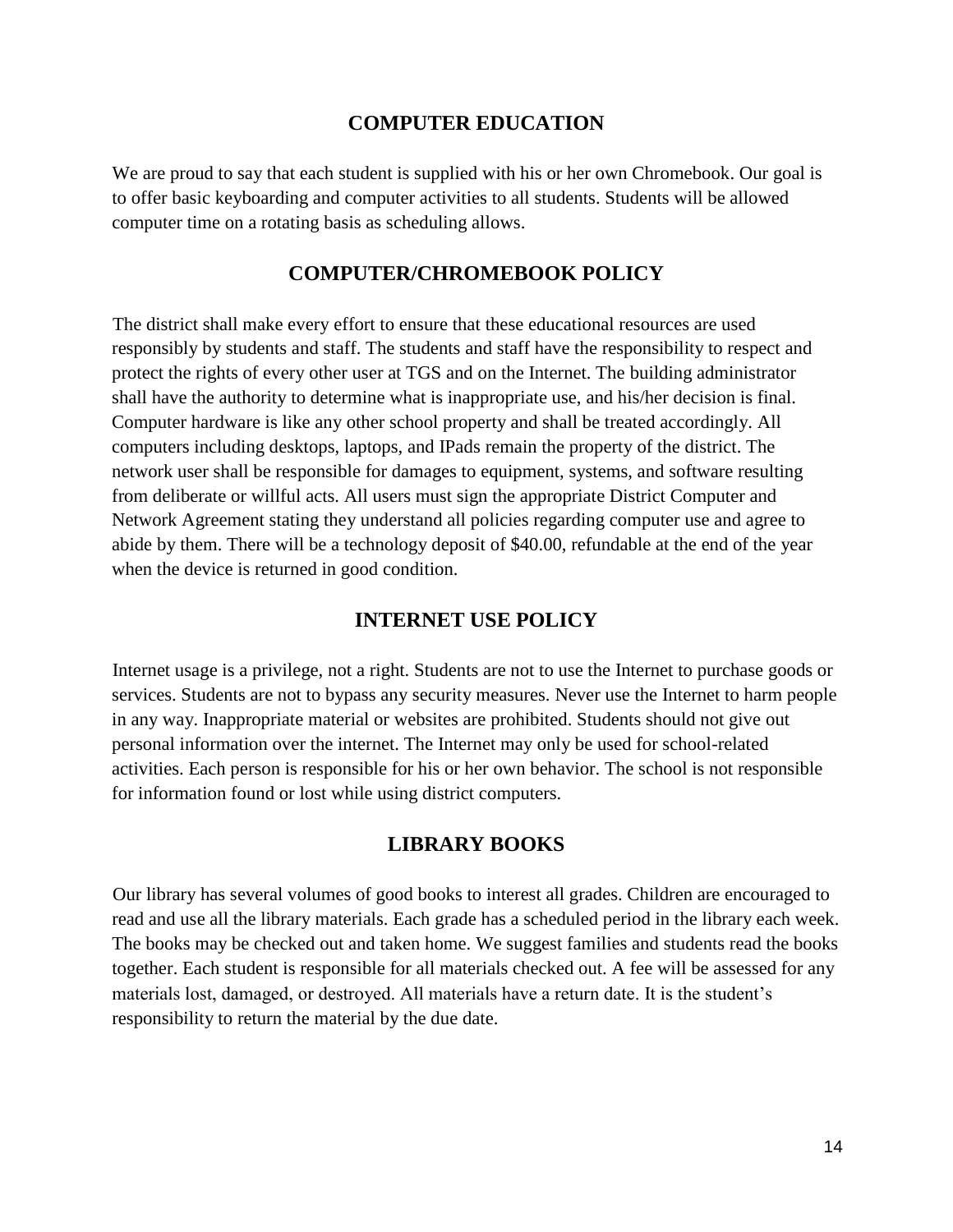# **COMMUNICATION WITH FAMILIES**

As is stated in our mission, we are a partner with students, parents, educators, and the community. As with any partnership, good communication is invaluable. We use a student management and grading on-line system (Teacher-Ease). Information is given out at registration.

# **PERSONAL CONTACT AND PHONE CALLS**

We encourage one on one communication. If you need to talk to a teacher on the phone or in person, please find out when that teacher is available and call at that time or set up an appointment outside of class time.

# **PROGRESS REPORTS**

A progress report will be sent home approximately every 3 weeks with the student. A schedule of when to expect the reports will be sent home at the beginning of the year. Individual teachers may send progress reports more often. This should help the students and families to keep track of their progress and get appropriate help as needed.

# **GRADE CARDS**

Grade reports will be sent home with each student every nine weeks. Parents/Guardians are required to sign and return the grade card the next school day.

# **PARENT/STUDENT CONFERENCES**

T.G.S. will be in communication concerning student progress on a regular basis. Parents are responsible in checking student grades through Teacher-Ease. It is recommended to check grades weekly. Conferences are held in October and will be scheduled through the main office.

# **WEB SITE**

Our web site is progressing yearly. Check for the calendar of events and other general information. The website address is www.tgs5.com. We encourage families to check here first for upcoming events.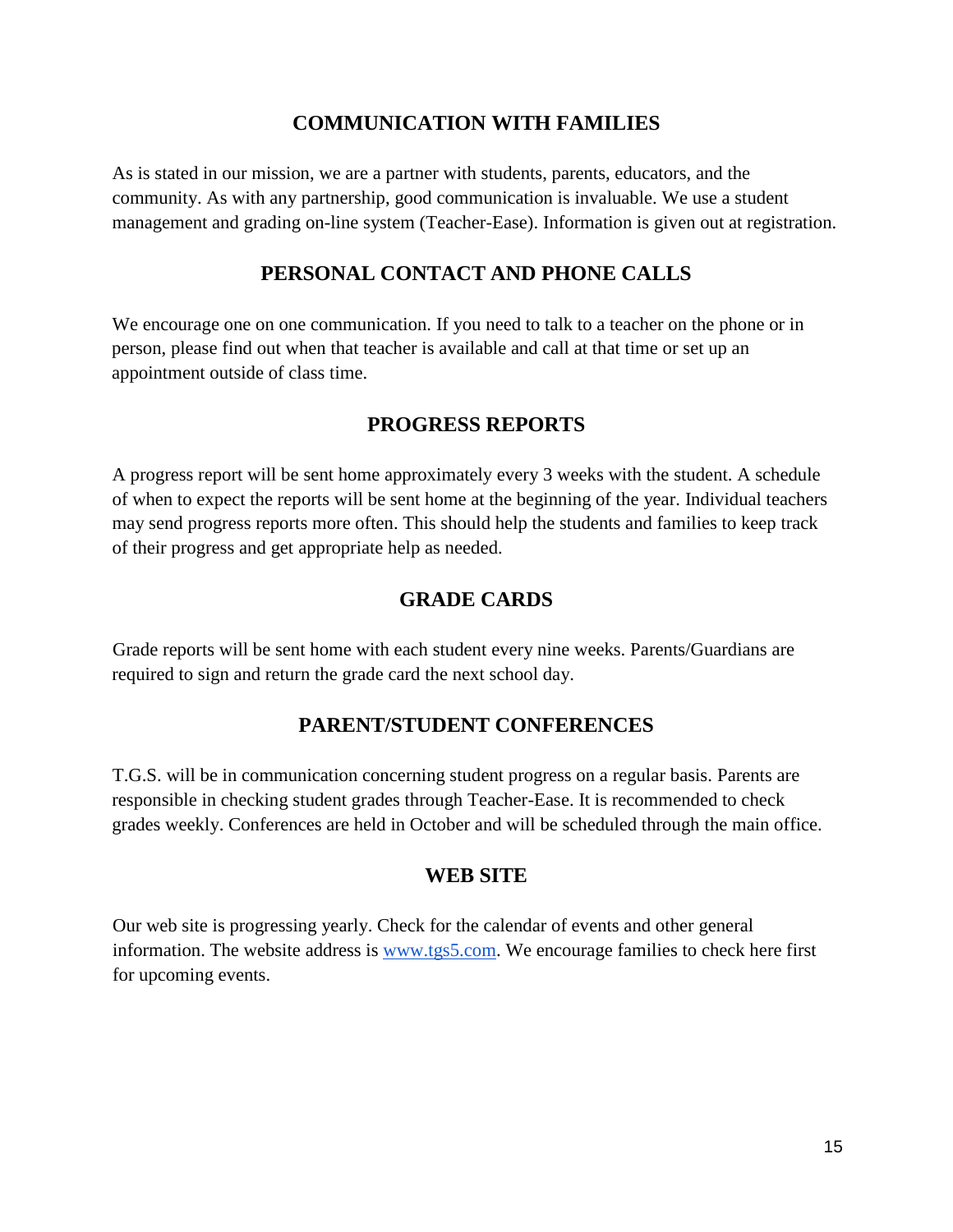#### **TESTING**

In addition to the regular academic subject tests, the I-Ready Assessment will be used for reading and math. The results of the test provide information about each student which assists the faculty, administration, and Board of Education in determining the educational program needs in our school. The test results also provide information to families as to how well their child is developing their educational skills. The Illinois Assessment of Readiness (IAR) test will be administered to students in grades 3-8 during the 4th quarter. The Illinois Science Assessment (ISA) will be administered to students in grades 5 and 8 during the  $4<sup>th</sup>$  quarter.

#### **RTI**

RtI is a research-based intervention system that monitors student progress and uses the data to drive decision-making. There is a universal school-wide screening and students are placed into tiers. Tier One students receive only classroom interventions and are tested 3 times per year. Tier Two students receive Tier One interventions and also push in services where a teacher comes into the classroom and specifically helps the Tier Two students. Tier Three students receive all Tier One and Tier Two interventions along with pull out services where they are given one-on-one time with a teacher.

#### **FIELD TRIPS**

One permission slip will need to be signed at registration for all field trips for the current school year. If you object to your student going on a particular field trip send a note or call the school. Students are required to be in attendance and will have assignments if not going on the field trip. There are some stipulations to field trips and they will be communicated to the parents at the beginning of the year. Field trips are an extension of the school and all rules apply unless stated otherwise by the supervisor of the trip.

#### **PARTIES**

Three parties will be allowed during school hours. They are Halloween, Christmas, and Valentine's Day. Parties awarded for incentives must have prior office approval.

#### **P.T.O.**

We are proud to have an active Parent/Teacher Organization at our school. The P.T.O. group is for any community person who wishes to join and participate in school-sponsored activities. The P.T.O. helps to provide money and supportive services to you and your school.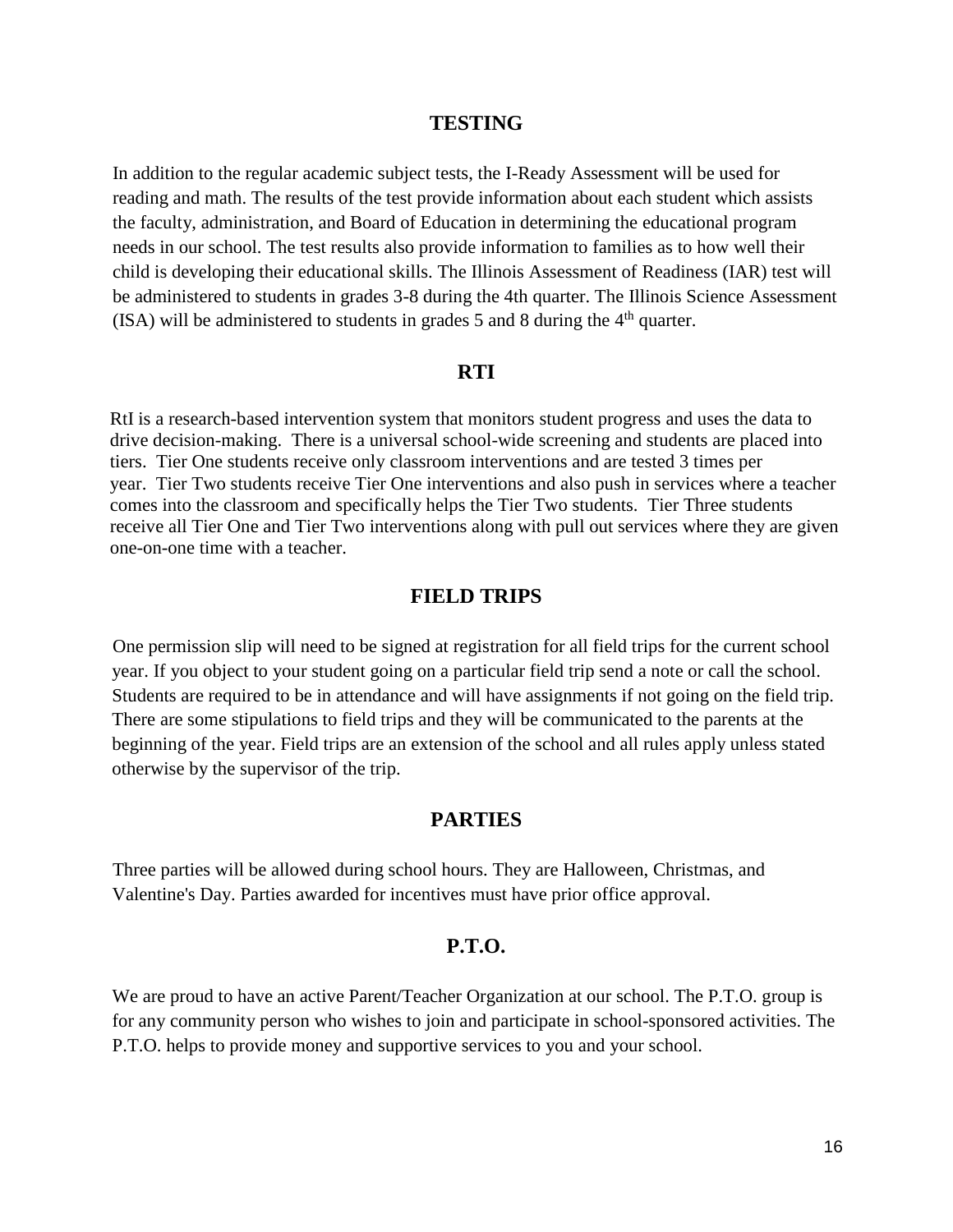## **BOOSTER CLUB**

We welcome all parents, students, or community members to be a member of the T.G.S. Booster Club. Various fundraising activities are held each year to fund the athletic needs of all boys and girls sports programs. The group also assists with sporting activities throughout the year.

# **STUDENT TRANSFERRING**

Any student transferring to another school must complete a checkout form before any school records will be forwarded. All money owed to the school must be paid in full.

## **FREEDOM OF INFORMATION ACT**

Our school is in compliance with the Freedom of Information Act. A copy of the act and your rights are on file in the school office for your review.

# **STUDENT RECORDS ACT**

We are in compliance with Chapter 122, Paragraph 50 of the School Code of Illinois. A copy of the act and your rights are on file in the school office for your review.

### **HOMELESS CHILDREN**

Any homeless child shall be immediately admitted, even if the child or child's parents/guardian is unable to produce records normally required to establish residency. Board policy 6:140, Education Homeless Children, and its implementing administrative procedure govern the enrollment of homeless children.

# **EDUCATION PROGRAMS**

We believe that certain programs must be available for all students who are engaged in a learning process categorized as being special education, regular education, and gifted education.

# **NOTIFICATION OF PEST MANAGEMENT**

Tamaroa Grade School will provide written notification to parents, guardians, and school employees at least two business days prior to the application of pesticides inside school buildings.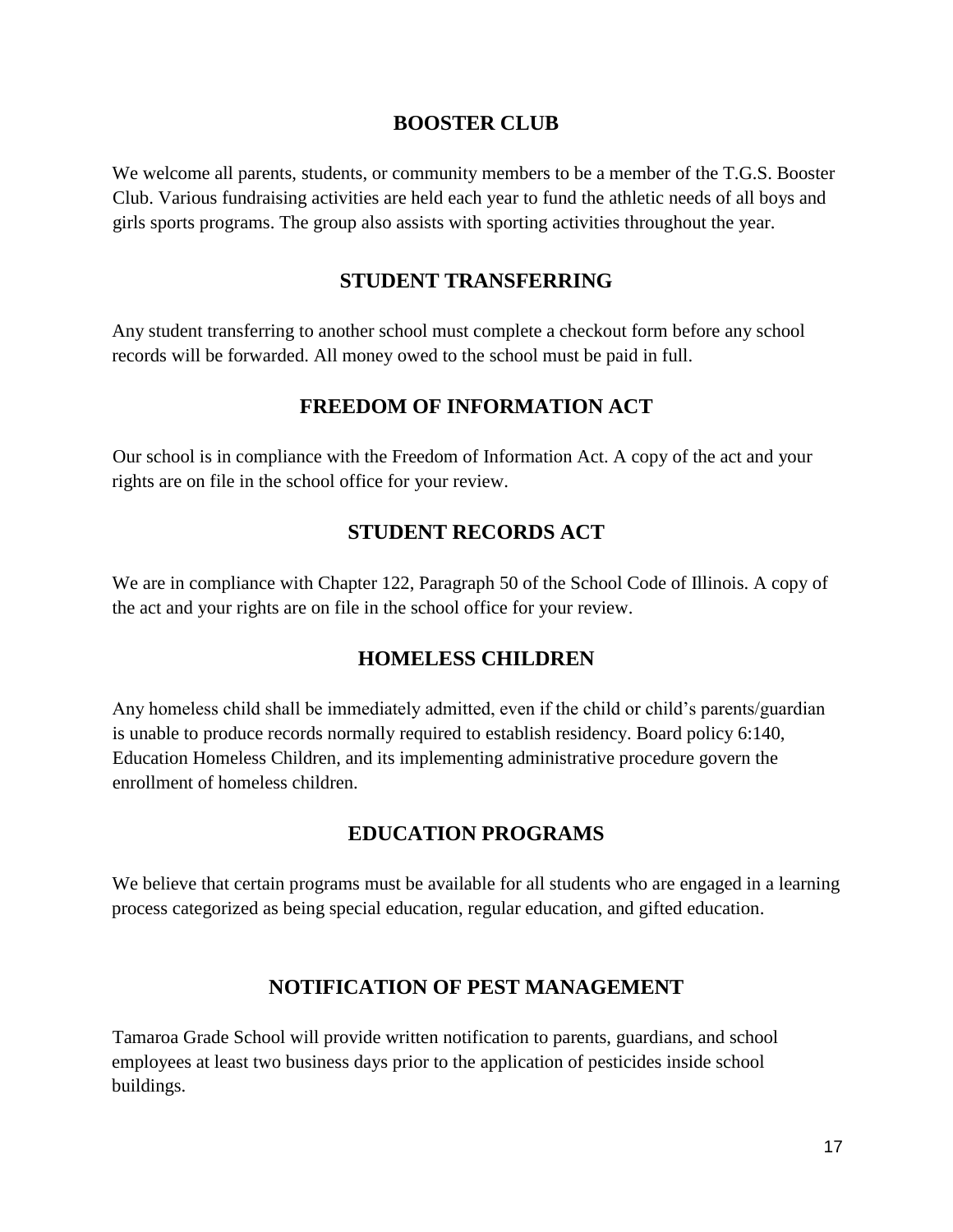## **WAIVER OF FEES**

Students shall not be denied educational services or academic credit due to the inability of parents/guardians to pay fees and charges. Students whose families are unable to afford student fees may receive a waiver of fees. However, the \$40.00 technology deposit is non-waivable. Applications for fee waivers may be submitted by a student's parent/guardian who has been assessed a fee on an application form available from the office. A student shall be eligible for a fee waiver when the student is currently eligible for free or reduced lunches/breakfasts pursuant to 105 ILCS 125/1 et seq. The parent/guardian shall submit written evidence of eligibility for a waiver of the student's fee. A separate application form shall be submitted for each fee assessed to the student. The office will notify families promptly as to whether the fee waiver request has been granted or denied. A denial of fee waiver request may be appealed to the superintendent by submitting the appeal in writing to the superintendent within 14 days of the denial. The superintendent or designee shall respond within 14 days of the appeal. The superintendent's decision may be appealed to the Board of Education. The decision of the Board is final and binding. For a complete policy procedure, you may contact the school office – phone 496-5513.

## **CODE OF CONDUCT AND DISCIPLINE POLICY**

#### **PHILOSOPHY**

Pupils, families, and school personnel can best achieve educational goals if there is an atmosphere of mutual understanding, respect, and cooperation. Schools, like all other agencies in which many persons work together, must have operational rules and regulations. This document provides guidelines that pupils, families, and school personnel are expected to follow in regard to discipline and citizenship. The procedures outlined are based on these beliefs:

1. That a safe and orderly school free of distractions and harmful misconduct is a paramount responsibility of the district an unqualified right of the students.

2. That adequate discipline and classroom control is essential if effective learning is to occur.

3. That self-discipline is an important part of good citizenship and an important goal of education.

4. That while public education is a right of youth, the right implies that pupils will obey the laws of the state and the rules of the school district.

5. That the attainment of good citizenship behavior is a shared responsibility of families, school personnel, and pupils.

6. That disciplinary measures imposed by families, and school personnel should be firm, fair, and sufficiently flexible to meet various situations.

7. That the Board of Education of District #5 realizes its responsibility in supporting families, school personnel, and pupils in their effort to promote effective learning and citizenship behavior.

8. That the district acts as the legal guardian of the students with all rights and responsibilities attendant to the relationship.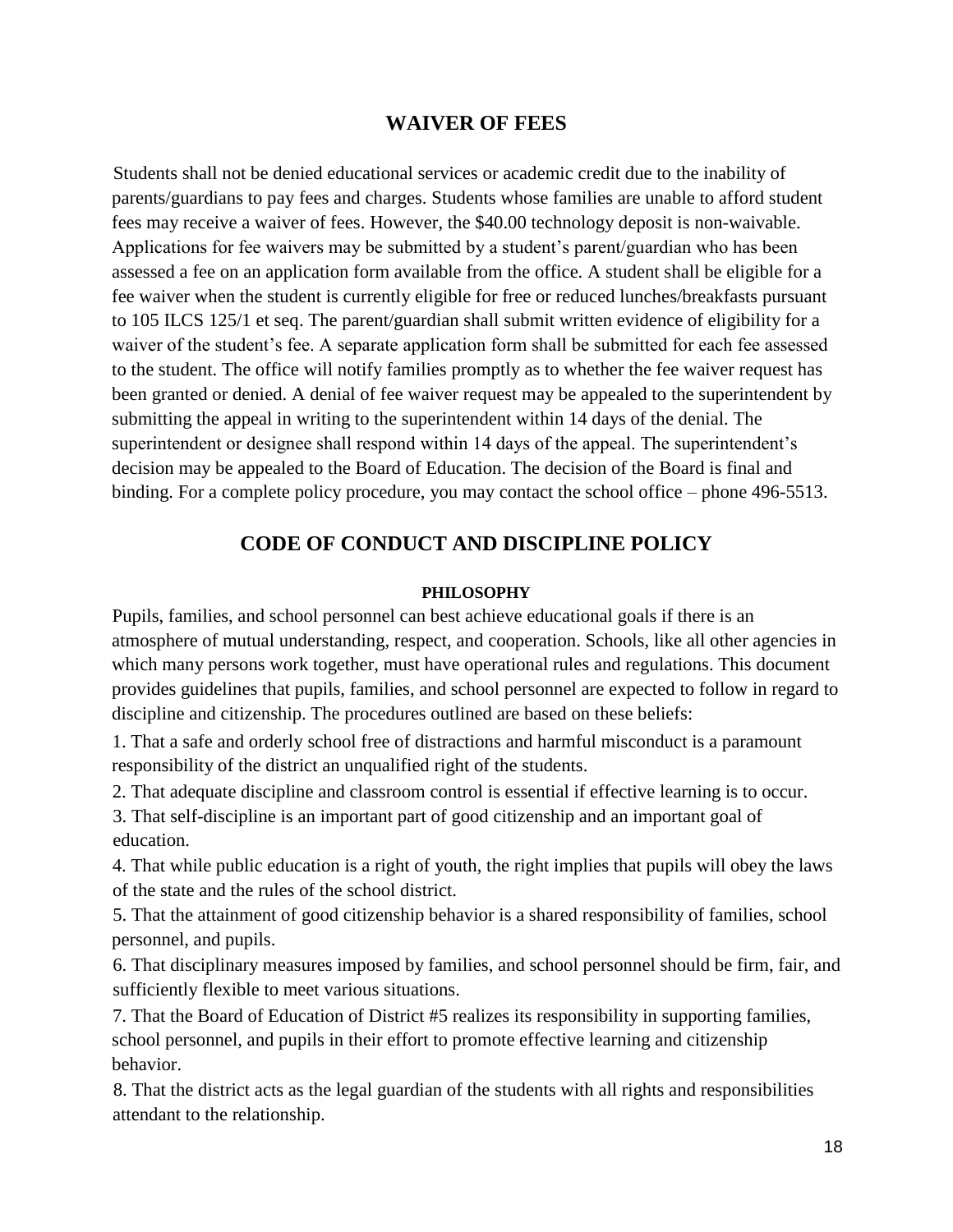No student shall follow such actions that violate the rights or freedom of others either physically endangering them, or hampering their chances of receiving the educational opportunities they need. All of our efforts are pointed at dealing with the individual in a positive manner. Our efforts are directed at letting the student know what is expected in a way of behavior and the reasons involved. Tamaroa Elementary School District students are prohibited from engaging in behavior that will endanger or threaten to endanger the safety of others, which will damage property, which will impede the orderly process of educating students. All records generated under the Code of Conduct are subject to the Illinois School Student Records Act. The following are offenses, which are prohibited by the Tamaroa Elementary School District's Code of Conduct and the disciplinary actions and procedures used in dealing with those offenses. At the beginning of the school year, teachers will go over the handbook and discipline policy thoroughly so expectations of positive behavior are clear and the consequences of negative behavior are also clear.

# **SCHOOL RULES AND INFRACTIONS**

Below is a list of "minor" school rules and infractions.

- 1. No gum is allowed at any time.
- 2. No running allowed in the building or at school functions.

3. No students are allowed to play in the front of the building around the cars, front door, or near the basement entrance area. Stay on the playground.

- 4. No personal items without permission.
- 5. No inappropriate grooming.
- 6. No head coverings will be allowed in the building.
- 7. No pushing, shoving, or throwing things.
- 8. No cell phone use or texting without permission.
- 9. Do not get in other people's desks or lockers or take things that belong to others.

If any of these rules are violated the school can choose any of the following options.

- 1. Conference with parents (by phone or in-person)
- 2. Conference with students
- 3. Consequences as stipulated in the approved Classroom Management Plan
- 4. Verbal reprimands
- 5. Loss of privileges, recess, etc.

Below is a list of "serious" school rules and infractions.

1. No lying or cheating or plagiarizing at any time.

2. Failure to cooperate or insubordination of staff will not be tolerated.

3. Positively no alcohol, drugs, or look-alike drugs, tobacco, or knives and guns allowed at school.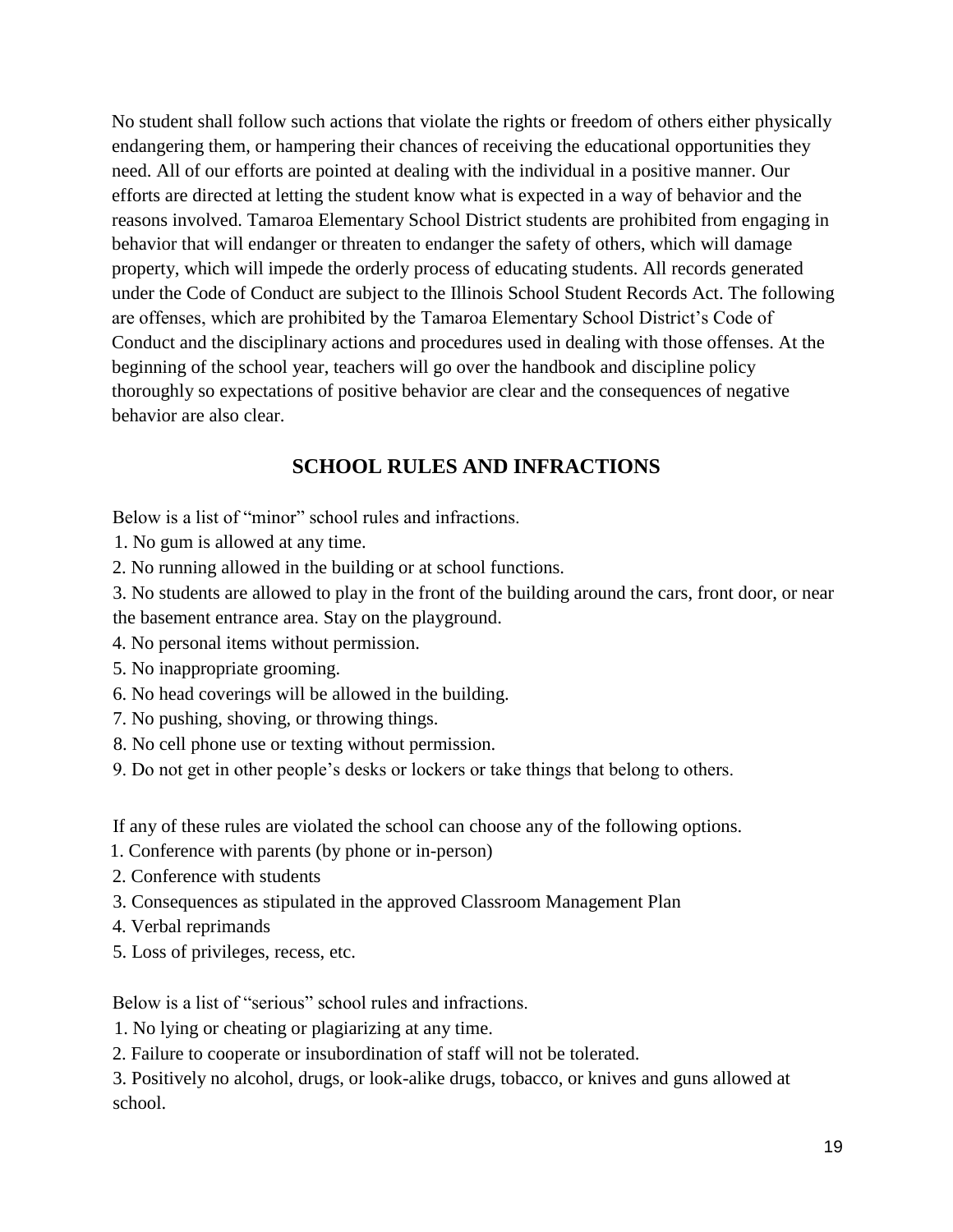4. No bullying.

5. No disrespect.

6. Disrespect to staff will not be tolerated.

- 7. No fighting.
- 8. No stealing.
- 9. No vandalism.
- 10. No sexual misconduct or abuse.
- 11. No setting false fire alarms.
- 12. No inappropriate language.

13. Committing any act involving a serious civil wrong or crime will not be tolerated.

14. No students are allowed to leave the school property without permission.

More serious infractions, as listed above, may have immediate consequences such as detention. Not following classroom management plans, breaking rules multiple times could result in more serious consequences. They could range from counseling from the principal, referral to RTI team, after-school detention, lunch detention, professional counseling or loss of extra-curricular activities or field trips. Serious and safety-related infractions could also result in in-school suspension, or depending on safety issues or repeat violations, out of school suspension, or involvement of law enforcement.

If a student has after-school detention and the detention slip is not signed and returned, the following day, one more day will be added. If they do not stay for their detention, another day will be added also.

Students, their property, or lockers may be searched as long as there is a reasonable belief that the search may yield suspicion of a violation of the law or school rules. These are not all of the rules that are possible. Discipline can be enforced with anything that is considered inappropriate, disrupting, or unsafe.

# **RULE INFRACTION PROCESS**

Positive behavior parties will be planned periodically. The teacher in cooperation with the students will develop a behavior management plan and class goals. These will be sent home to the parents. Consequences for chronic or repeated acts of the same behavior may be dealt with on a case by case basis.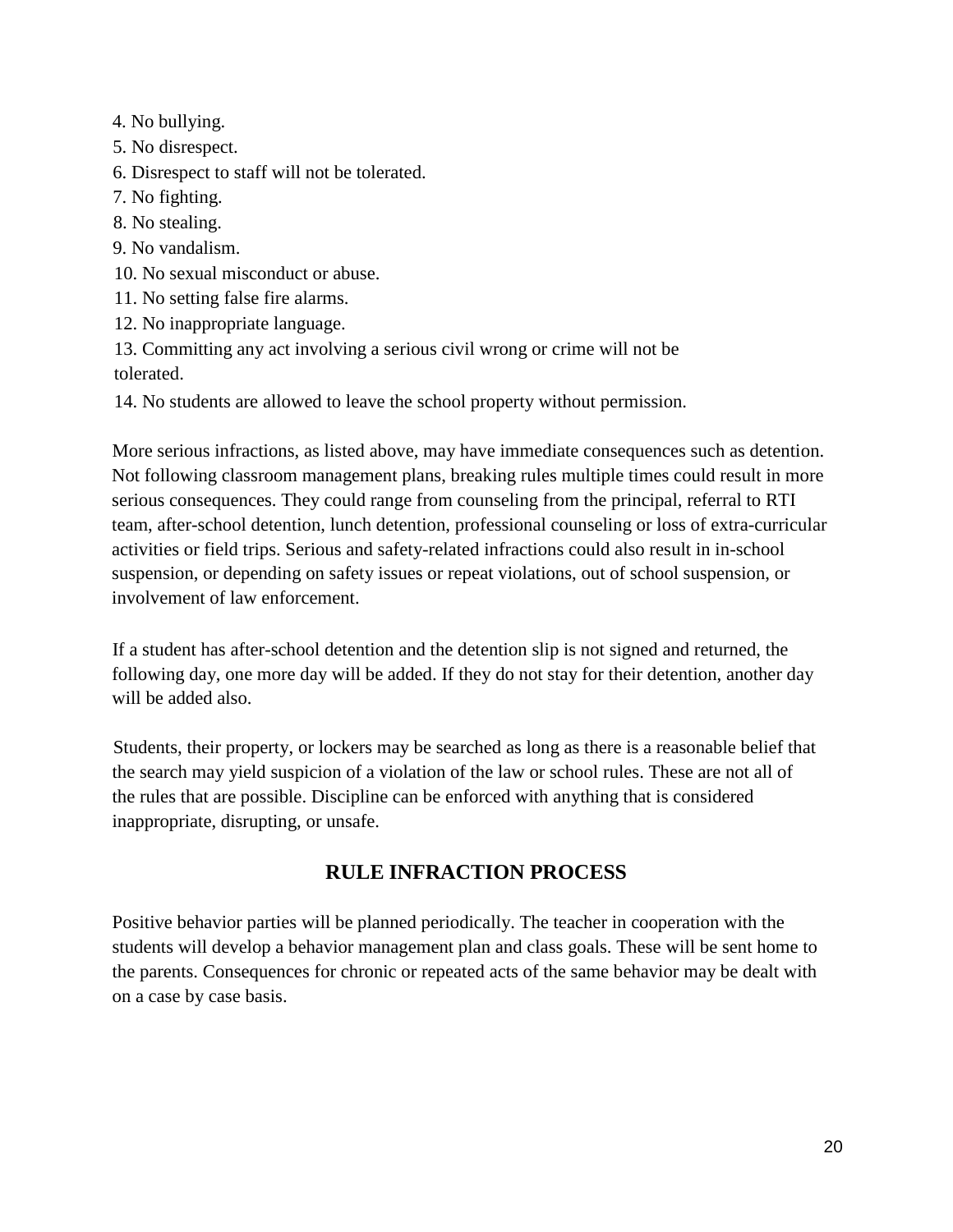# **CAFETERIA RULES**

1. Absolutely NO sharing sack lunches. No exceptions.

- 2. No asking for or trading food from others without permission.
- 3. No credit for extra milk.
- 4. No entering the kitchen area without permission.
- 5. Use inside voices.
- 6. Absolutely no throwing food.
- \* If rules are broken, the kitchen staff will communicate these to the student's teacher

# **CLASSROOM RULES**

The teacher in cooperation with the students will develop classroom management plans and class goals. These will be sent home to the parents.

# **BUS CONDUCT**

Safety is of utmost importance. The school bus is considered an extension of the school. The rules of conduct, which apply in the building or on campus, also apply on the bus. In addition, students are required to abide by the following rules of conduct in relation to school bus transportation. Continual infraction could result in riding privileges be suspended.

1. Show respect to the bus driver.

- 2. Never throw anything on or out of the bus
- 3. Students must take seats promptly and remain seated throughout the trip.
- 4. Students must never tamper with the bus or any of its equipment.
- 5. If windows are open, they cannot be below the line.
- 6. Hands and heads must remain inside the bus at all times.
- 7. Care must be taken in approaching the place where the bus stops. Riders are not to move toward the bus until it has come to a complete stop. Safety rules must be followed when getting on and off the bus. Check traffic and watch the bus driver for signals.

8. Students must not bring items on the bus which might injure or harm other students.

9. Keep bus clean

- 10. No animals are allowed on the bus
- 11. No soda allowed on the bus without permission.

\* Punishment will be more severe when inappropriate behavior happens while the bus is in motion.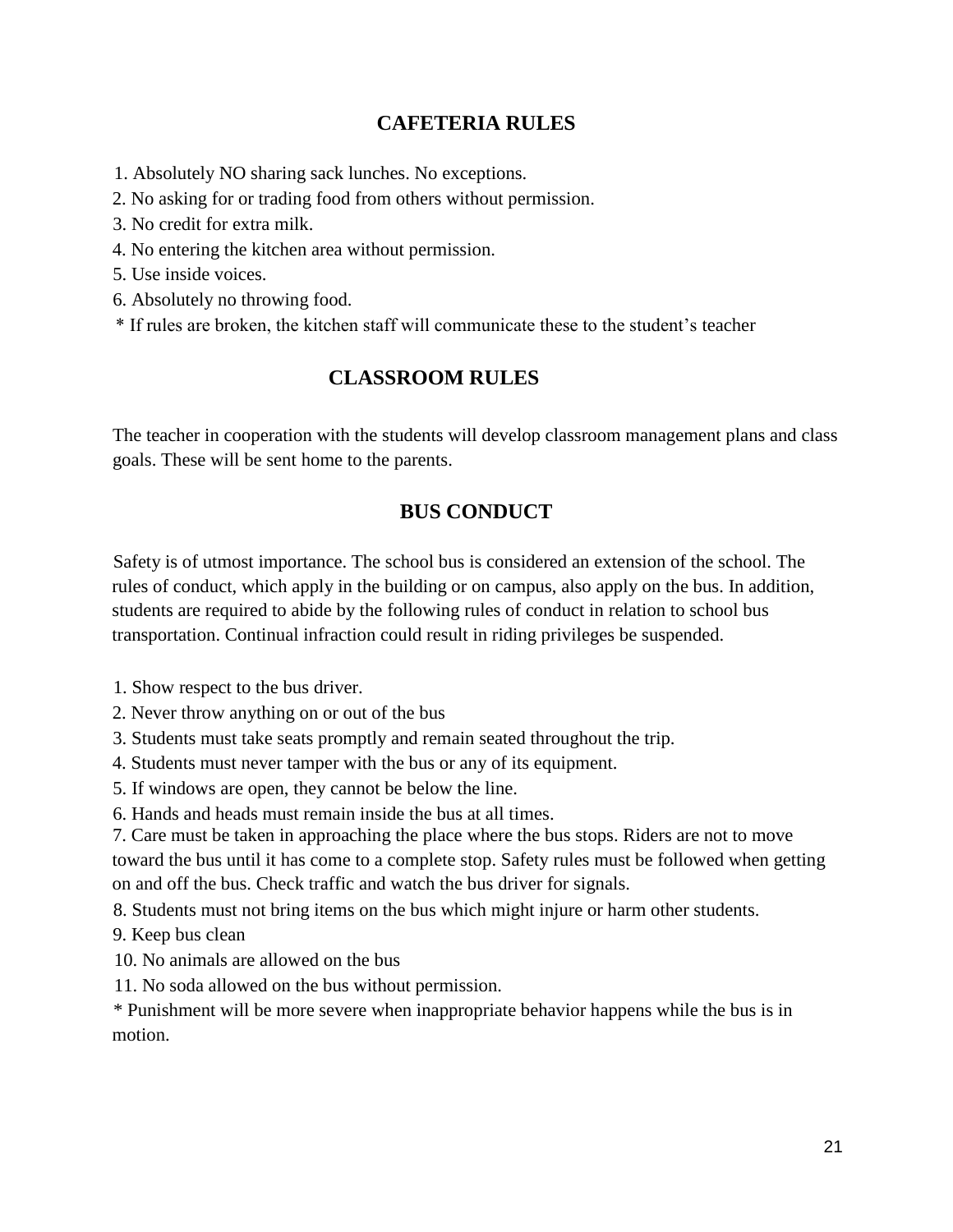# **PLAYGROUND RULES**

Safety is our #1 concern.

1. The school will provide all playground equipment (i.e. balls, jump ropes, etc.).

2. No standing on, running, or walking up the slides or playing tag on the equipment.

3. No rock throwing (or any inappropriate items) or kicking at any time.

4. No tackle football.

5. No jumping off play equipment, bleachers, or stairs.

6. Do not throw balls at anyone at any time.

7. No inappropriate use of playground balls.

8. No students are allowed to leave the school property without permission.

9. Jump ropes are to be used for jumping only.

10. For safety reasons, flip-flops and/or crocs are not recommended.

11. No activities that are unsafe will be permitted.

12. No kindergarten through 2nd-grade students to be on the "monkey bars" of the playground equipment.

# **BULLYING POLICY**

The Tamaroa Grade School District #5 recognizes that bullying and intimidation have a negative effect on school climate. Students who are intimidated and fearful cannot give their education the single-minded attention they need for success. Bullying can also lead to more serious violence. Every student has the right to an education and to be safe in and around the school.

1. Definition of bullying. Bullying is a pattern of abuse over time and involves a student being "picked on." Bullying includes physical intimidation or assault; extortion; oral or written threats; teasing; putdowns; name-calling; threatening looks, gestures, or actions; cruel rumors; false accusations; and social isolation.

2. Bullying is prohibited. The Tamaroa Grade School District #5 and staff shall not tolerate any bullying on district grounds or at any school activity on or off-campus.

3. Staff intervention. The district expects staff members who observe or become aware of an act of bullying to take immediate, appropriate steps to intervene – unless intervention would be a threat to staff members' safety. If a staff member believes that his/her intervention has not resolved the matter, or if the bullying persists, he/she shall report the bullying to the school principal for further investigation.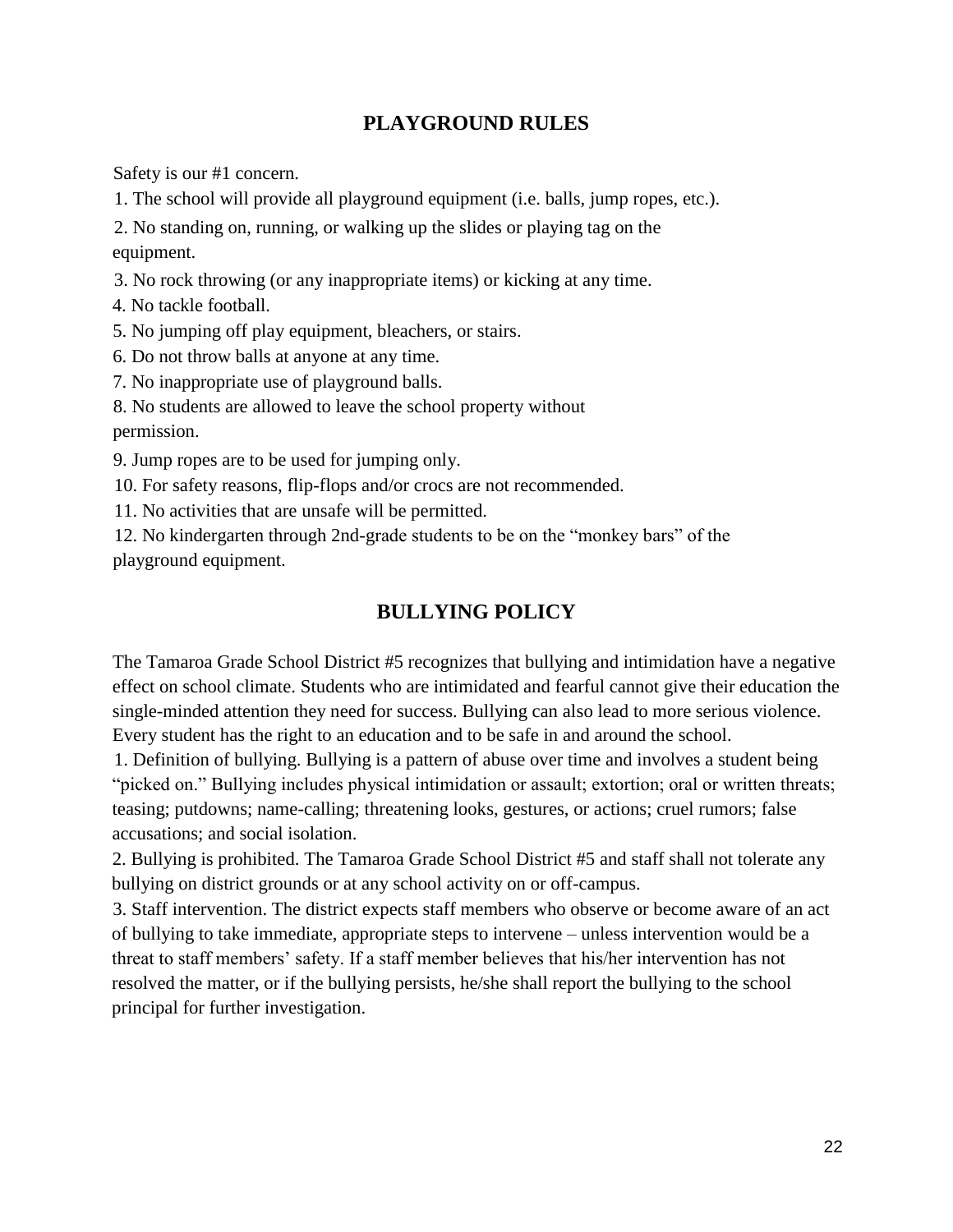## **BULLYING REPORTING PROCESS AND CONSEQUENCES**

Students and families shall report bullying. The district expects students and families who become aware of an act of bullying to report it to the school principal for further investigation. Any student who retaliates against another for reporting bullying may be subject to the consequences listed below. If the incident is sent to the principal, he or a designee shall contact the parents/guardians of both the aggressor and the victim, interview both students, and thoroughly investigate. This investigation may include interviews with students, families, and school staff; review of school records; and identification of parent and family issues. For more detailed reporting, ask for Board Policy 7:180.

# **EXTRA-CURRICULAR ACTIVITIES**

Our school offers several extra-curricular activities in which each student is encouraged to participate. These activities include school-sponsored clubs, organizations, sports, field trips, and group activities. In order to maintain the highest standards which bring pride to each participant and the school, certain rules must be applied. Tamaroa School District #5 considers all extracurricular and other school-related activities as an extension of the educational program. Therefore, students being transported to and from, attending and/or participating in said activities are subject to the same rules governing conduct as apply for the regular educational program unless stated otherwise by a supervisor. A student may be suspended, prohibited, or removed from any school-sanctioned activity for gross disobedience, misconduct, and/or violation of school rules and regulations. If a student has been chosen or accepted into an activity for the forthcoming school term and violates school rules and regulations, the student may be suspended from participation in the activity. Other board policy pertaining to student conduct may be obtained from the district office. School Code of Illinois, Chapter 122, S. 24-24. The Illinois law provides: In all matters relating to the discipline in and conduct of the schools and the school children, (teaching and other certified education employees) stand in the relation of parents and guardians to the pupils. This relationship shall extend to all activities connected with the school program and may be exercised at any time for the safety and supervision of the pupils in the absence of their parents or guardians.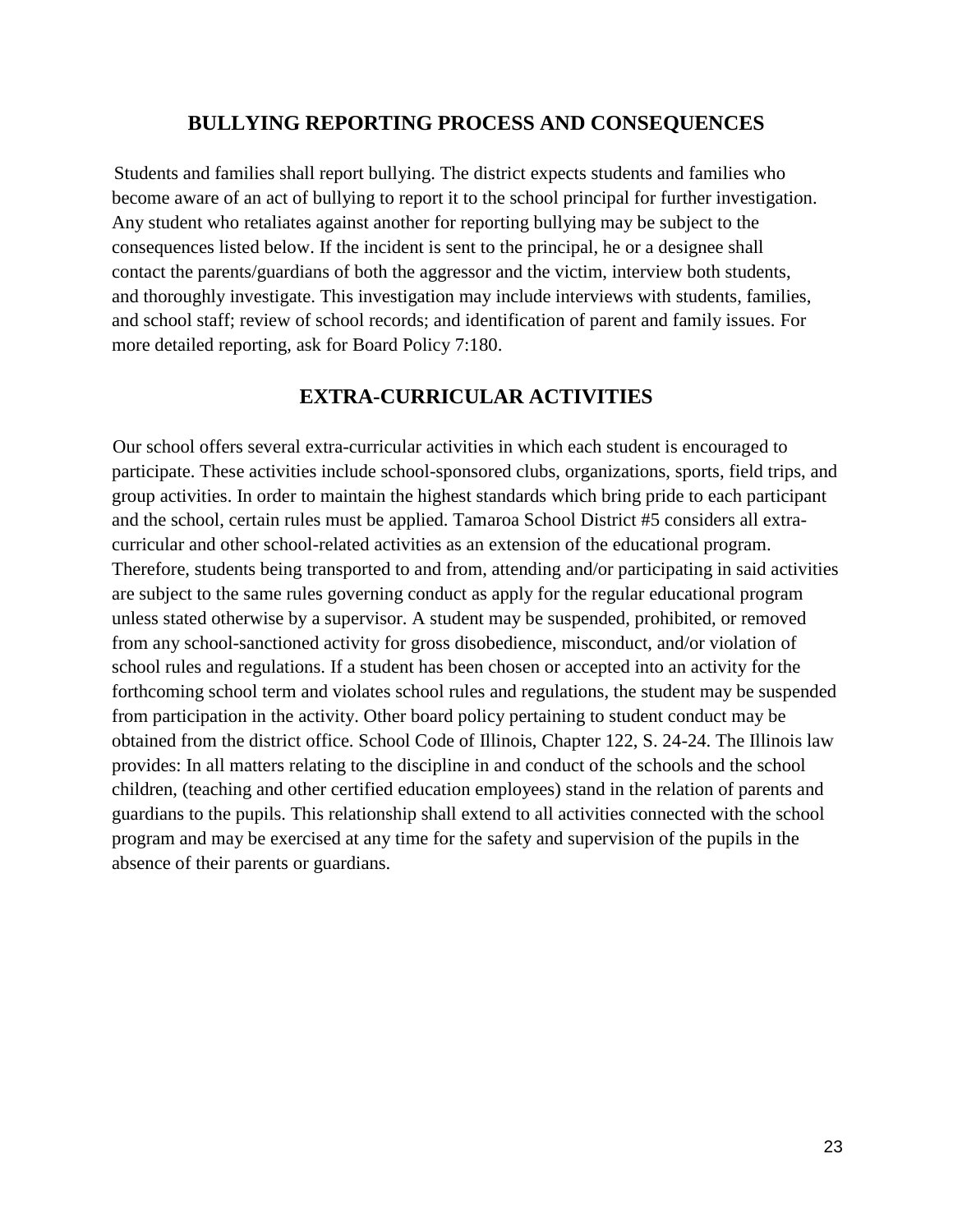#### **ATHLETICS**

Our school offers:

Basketball (boys & girls), Softball, Cross Country, Volleyball (girls)

#### **TAMAROA GRADE SCHOOL ATHLETIC POLICY**

#### **PHILOSOPHY**

The Tamaroa Grade School wants to provide an added experience for all students. Through athletics, we can accomplish and provide an opportunity to teach the valuable skills of teamwork, sportsmanship, responsibility, and many other positive qualities. When a student joins a team, they need to accept the responsibilities that go with it. One of the main responsibilities is making sure they are at every practice and on time. It's much easier to develop team-work and individual skills if everyone is available. If they have an excused absence from school, they are excused from practice. If they are unexcused from school, they will have an unexcused practice. There are special circumstances when a student has to miss a practice and/or game. These situations should be communicated with the coach to be excused. Planning for practice is a major part of a coach's responsibilities. If a student has to miss practice, they should notify the coach as soon as possible. Tamaroa Grade School wants to teach the valuable skills that can be learned through athletics. At the same time, we want to work hand in hand with everyday academics and develop the best possible student-athlete. To be a student-athlete, there is an extra responsibility placed on the student as well as the parent.

## **ATHLETIC ELIGIBILITY**

Athletes' grades will be checked weekly, once they are in season. Eligibility periods begin the Monday following the distribution of progress reports and end on the following Monday (7 calendar days). If a student receives below a D- in any core subject on a progress report, the student is ineligible for participation. Core subjects include Math, Science, Social Studies, Reading, English/Language Arts, and Health/PE. The student's grades will be monitored weekly thereafter until all core subjects are within the eligibility requirement. If a student is ineligible, it is the mutual decision of the head coach and parent if the student should attend practices during the period of ineligibility. The student will not be able to attend games during this period. Ineligible siblings are able to attend games but must remain with a parent/guardian as a spectator. When a student starts to fall behind, the teacher will communicate this to the parent. A meeting with the teacher, coach, and principal could be requested. All factors will be considered as to the continuation of the student's athletic participation. Parents are always welcome to request a conference with the teacher.

1. First Week Ineligibility: Student may attend games, but not participate or dress in uniform, and is allowed to participate in practices.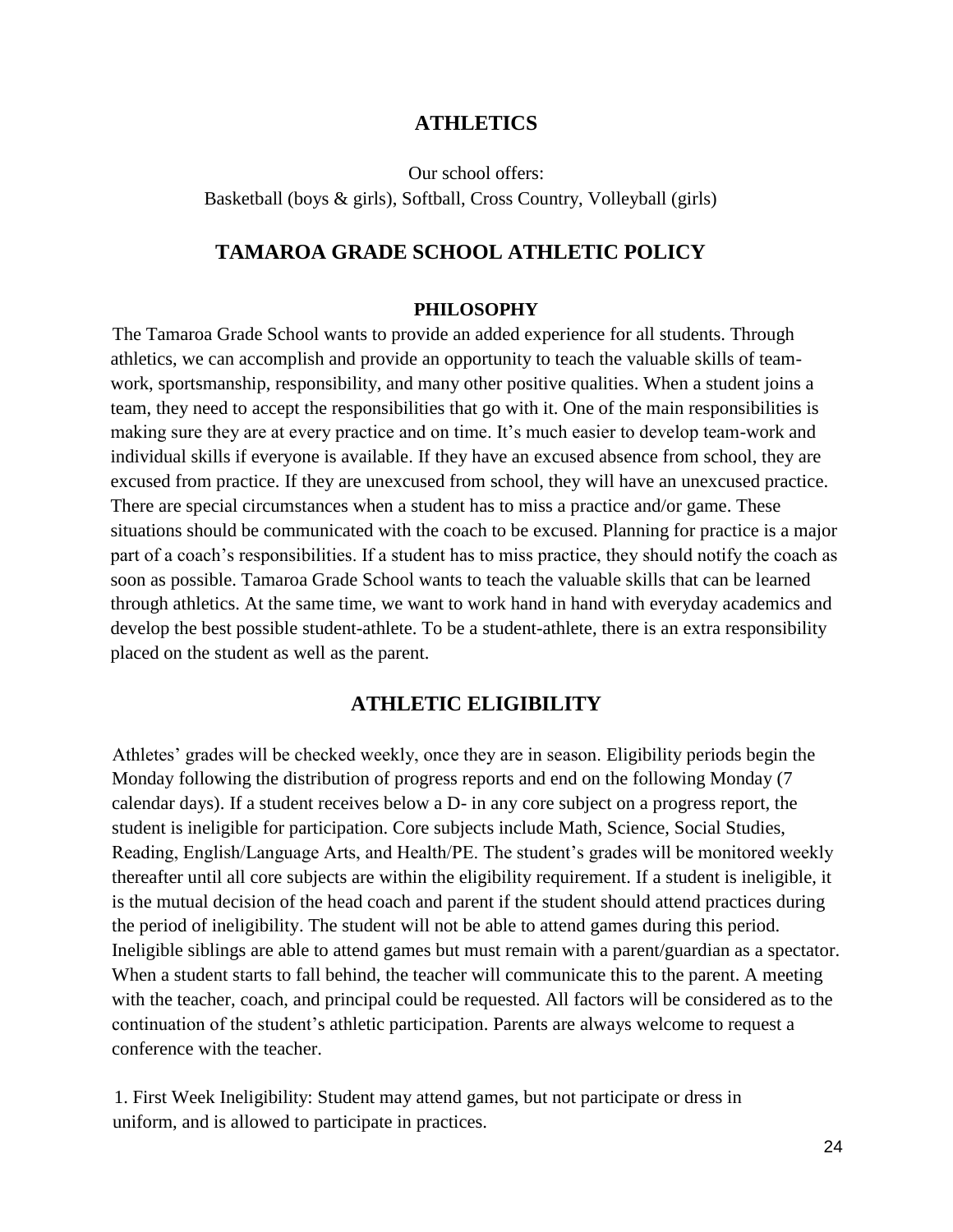2. Second Week Ineligibility: Student may not attend games or practices (unless the "Sibling Clause" is applicable)

3. Third Week Ineligibility: Student may not attend games or practices. If a student remains ineligible at the end of the third week, they are cut from the team. If a student exceeds one academic probation per season, they are cut from the team.

# **ATHLETIC RULES**

1. Any student who participates in athletics is required to have a physical examination prior to participation in any practices or games and must show proof of accident insurance.

2. He/she must maintain proper behavior. Violation of school or athletic rules may result in suspension from participation.

3. Buses will be taken to all athletic events except Peewee games. Students must ride the bus to the games if they choose to participate in that day's contest unless the coach gave prior permission.

a. Parents and guardians must sign the coach's scorebook to signify they are taking their child home from the game.

b. If a student plans to ride home with another adult other than his/her parent, the student must have a note from his/her parent.

c. In all cases, a coach may use his/her judgment about the safety of the child.

d. At least one coach will ride the bus to all away games unless otherwise approved by the school administration.

e. Only school personnel will be allowed to ride the bus unless extenuating circumstances warrant otherwise.

4. Parents/Guardians are responsible for transporting and/or making personal transportation arrangements for their child to and from athletic events, practices, etc. Coaches are not responsible for providing transportation and the school office is unable to facilitate transportation arrangements between parents/guardians.

5. Athletic practices are closed to parents and siblings.

6. Students must be in attendance for half of the day of an athletic event in order to participate in that day's event. Extenuating circumstances will be considered by school administration if necessary.

7. No drug, alcohol, or tobacco possession or use by athletes will be tolerated. Any infractions of this rule will result in the following:

a. First offense-5 game suspension

b. Second offense -Suspended from the team for the remainder of the season

c. All other consequences as stated in the general discipline policy of TGS will also apply.

8. All coaching assignments must go through the Administration and Board.

9. Athletic participation is limited to grades 5-8 unless approved by the District Superintendent and Athletic Director.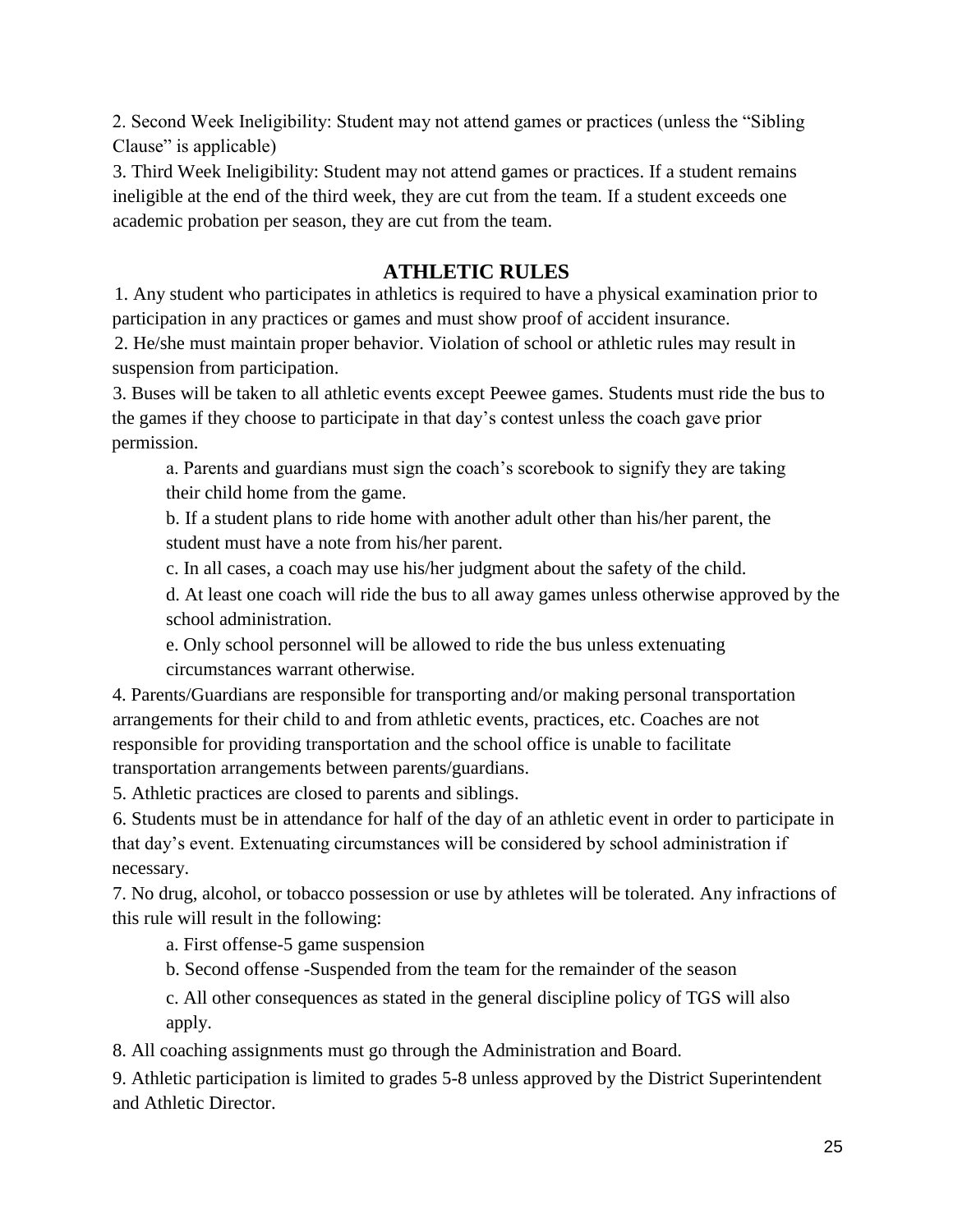10. Any person removed from an athletic event by law enforcement is permanently banned from all District athletic events.

# **TAMAROA GRADE SCHOOL CONCUSSION POLICY**

Any athlete even suspected of suffering a concussion should be removed from the game or practice immediately. No athlete may return to activity after an apparent head injury or concussion, regardless of how mild it seems or how quickly symptoms clear, without medical clearance. It is the policy of Tamaroa Grade School to educate the families and students about concussions. No student can participate in athletics at Tamaroa Grade School unless the parent's/guardian's sign a form that the coaches will supply.

# **CLUBS AND ORGANIZATIONS**

### BETA CLUB

The Beta Club is an organized group of students from  $5<sup>th</sup>-8<sup>th</sup>$  grade. Eligibility requirements will be given to all proposed candidates based on GPA.

### YEARBOOK

The yearbook is a collaborative album of people, activities, and memories from the year. There is an advisor and a staff made up of students from the 7th and 8th grades. The staff is responsible for the layouts, pictures, candids, and promoting the yearbook. One other responsibility is getting sponsors and donations to make the yearbooks possible for production.

# **ACCELERATED PLACEMENT**

The Tamaroa Grade School District Board of Education believes that all students across the achievement spectrum should be challenged and supported to develop their potential. For some students needing a higher level of instruction, the District has a policy for evaluating students for possible accelerated placement. Accelerated placement is placing a student at the instructional level that best matches the student's needs by allowing access to a curriculum that is usually reserved for children who are older or in higher grades. Accelerated placement options include early entrance to kindergarten and first grade, acceleration in an individual subject, and wholegrade acceleration.

### **Making a Referral**

Any student residing in the District may be referred by a teacher, administrator, school psychologist, or a parent or legal guardian to the principal for evaluation for possible accelerated placement. Please contact the office for an accelerated placement application.

#### **Assessment Process**

An evaluation team including District staff and parent(s) or legal guardian(s) will gather multiple sources of valid and reliable data to determine whether an accelerated placement is appropriate. Application for accelerated placement must be done by April 1. Students who are allowed early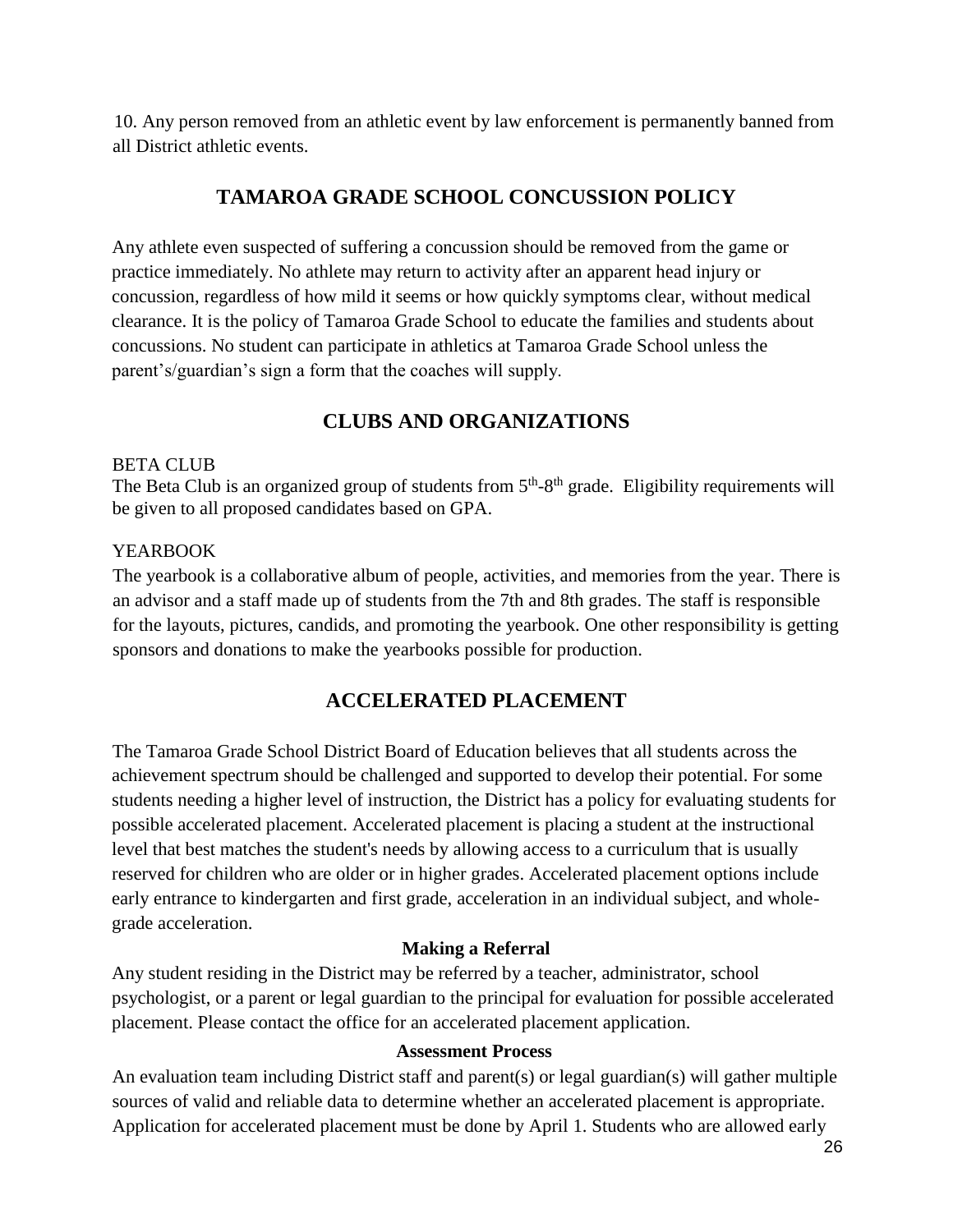entrance into kindergarten will not be permitted to "redshirt" or be held back for an extra year in Kindergarten.

# **STUDENT RIGHTS IN DISCIPLINARY PROCEDURES**

The following procedures are to ensure that the student receives fair treatment consistent with the fundamental requirements of due process.

## **Corporal Restraint**

Acts of touching or restraining a pupil, when such actions are taken for the safety and welfare of the pupil or those persons in the immediate area, are to be considered as corporal restraint and not corporal punishment.

## **In-School Suspension/Out-Of-School Suspension/Bus Suspension**

A student must be given oral or written notice of the charges of misconduct, an explanation of the evidence against the student and, if he denies the charges, an opportunity to present information in his/her own behalf reflecting his/her version of the occurrence(s) prior to the suspension. The out-of-school or bus suspension shall be reported immediately to the parents or the guardians of the suspended student. The report to the parent shall be made by letter through the U.S. mail (i.e. certified) or by personal delivery. A copy of this letter will be sufficient notification to all others.

#### **Due Process**

If the situation is such that the physical well-being of the student, other individuals, or the property of the school district is in jeopardy, then the student may be suspended immediately and given an opportunity for a hearing (i.e. the student will be given oral or written notice of the charge or misconduct an explanation of the evidence against the student, and if he/she denies the charges, an opportunity to present information in his/her own behalf reflecting his version of the occurrence(s) within 24 hours The suspension letter shall give a full statement of the reasons for the suspension and notice to the parents or guardians of their right to review. The procedure for review, if requested, shall be as follows:

a. All requests for review shall be made by the parent or guardian within ten (10) calendar days after receipt of notice of suspension and shall be made to the Superintendent. 2. The parent or guardian requesting the review shall appear and discuss the suspension with the Board of Education or a hearing officer appointed by the Board of Education. Hearing dates shall be set within ten (10) calendar days after receipt of the request for review. 3. Thereafter, the hearing officer shall report to the Board of Education, by written summary, the evidence heard at the meeting.

b. Upon receipt of the report, the Board of Education may take such action as it finds appropriate; provided, however, any hearings thereon shall be held in executive session for the protection of the student involved. Further continuance of school is contingent upon the conduct of the student being consistent with that which is expected of good school citizens. Reinstatement should occur only after a parental conference involving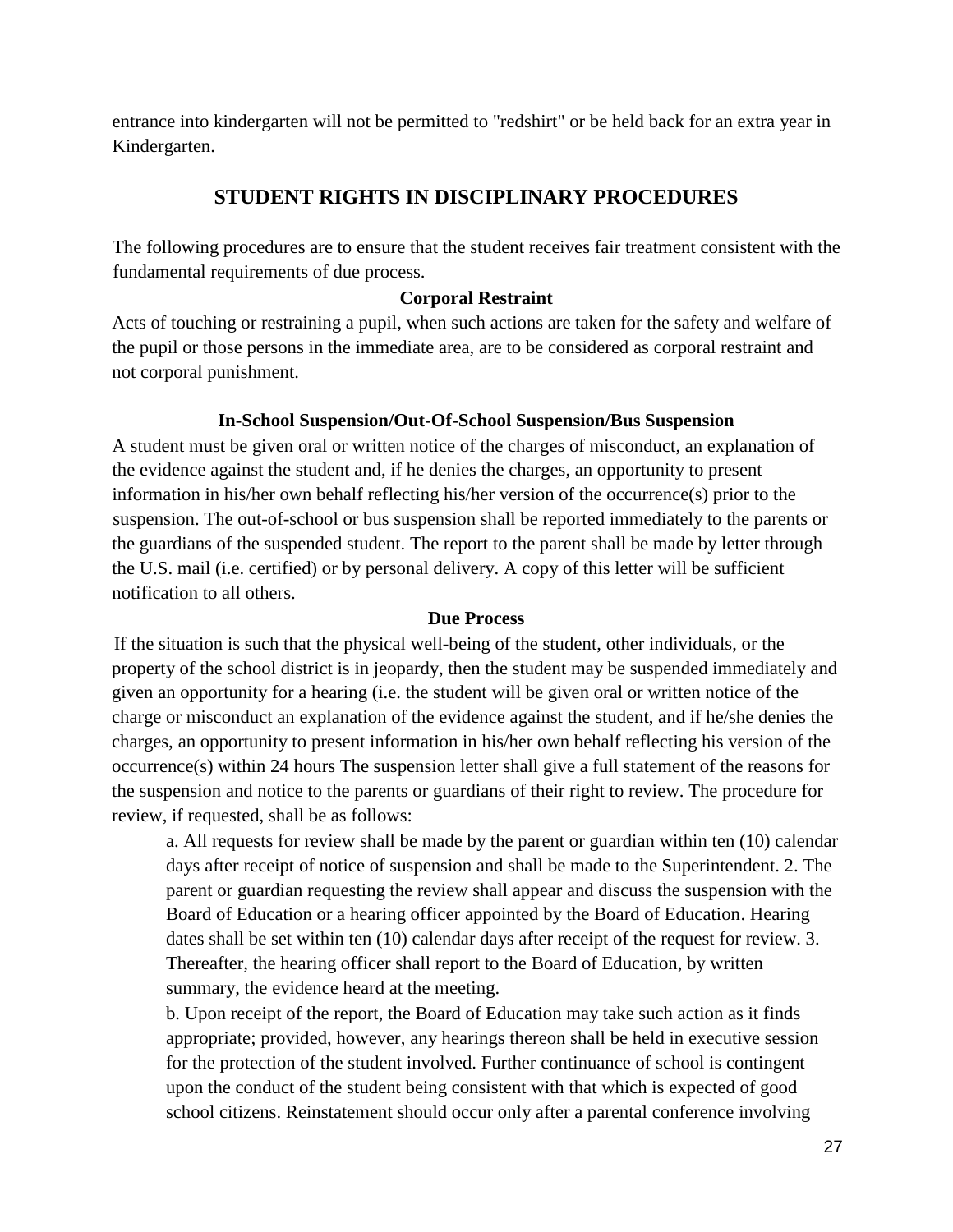appropriate school personnel.

# **Expulsion**

Expulsion shall take place only after the parents have been requested by registered or certified mail to appear at the meeting of the Board of Education, or with a hearing officer appointed by it, to discuss their child's behavior. The Board of Education, or a hearing officer appointed by it, at such meeting, shall state the reasons for dismissal and the date on which the expulsion is to become effective. If a hearing officer is appointed by the Board of Education, he/she shall report to the Board a written summary of the evidence heard. Reinstatement should occur only after a parental conference involving appropriate school personnel and an appropriate plan for reinstatement is formulated by the Superintendent and complied with by student, parents, and others concerned.

# **STUDENT RESPONSIBILITIES AND RIGHTS**

# STUDENTS HAVE THE RESPONSIBILITY TO:

- 1. Obey school rules.
- 2. Obey the city, state, and federal laws.
- 3. Respect the rights of fellow students and school personnel.

4. Dress should not be distracting, unhealthy, or unsafe, and students should practice habits of personal cleanliness.

- 5. Be punctual and attend school regularly.
- 6. Respect school and community property.
- 7. Be responsible for their own actions.
- 8. Be familiar with the Code of Conduct, its purpose, and consequences for misconduct.

# STUDENTS HAVE THE RIGHT TO:

- 1. A meaningful learning experience.
- 2. Protection from physical, or verbal or sexual abuse.
- 3. The opportunity to practice decision-making within the democratic process.
- 4. Be disciplined in private, if possible.
- 5. Be disciplined in a humane and appropriate manner.
- 6. Parental representation when in conflict with school authority.
- 7. A school climate free of violence and disruption.
- 8. A written code of conduct clear and concise.
- 9. Due process in matters of disciplinary action.
- 10. Equal Educational Opportunities.

11. Equal educational and extracurricular opportunities shall be available for all students without regard to race, color, national origin, sex, religious beliefs, physical and mental handicap or disability, status as homeless, or actual or potential marital or parental status, including pregnancy. Further, the district will not knowingly enter into agreements with any entity or any individual that discriminates against students on the basis of sex or any other protected status.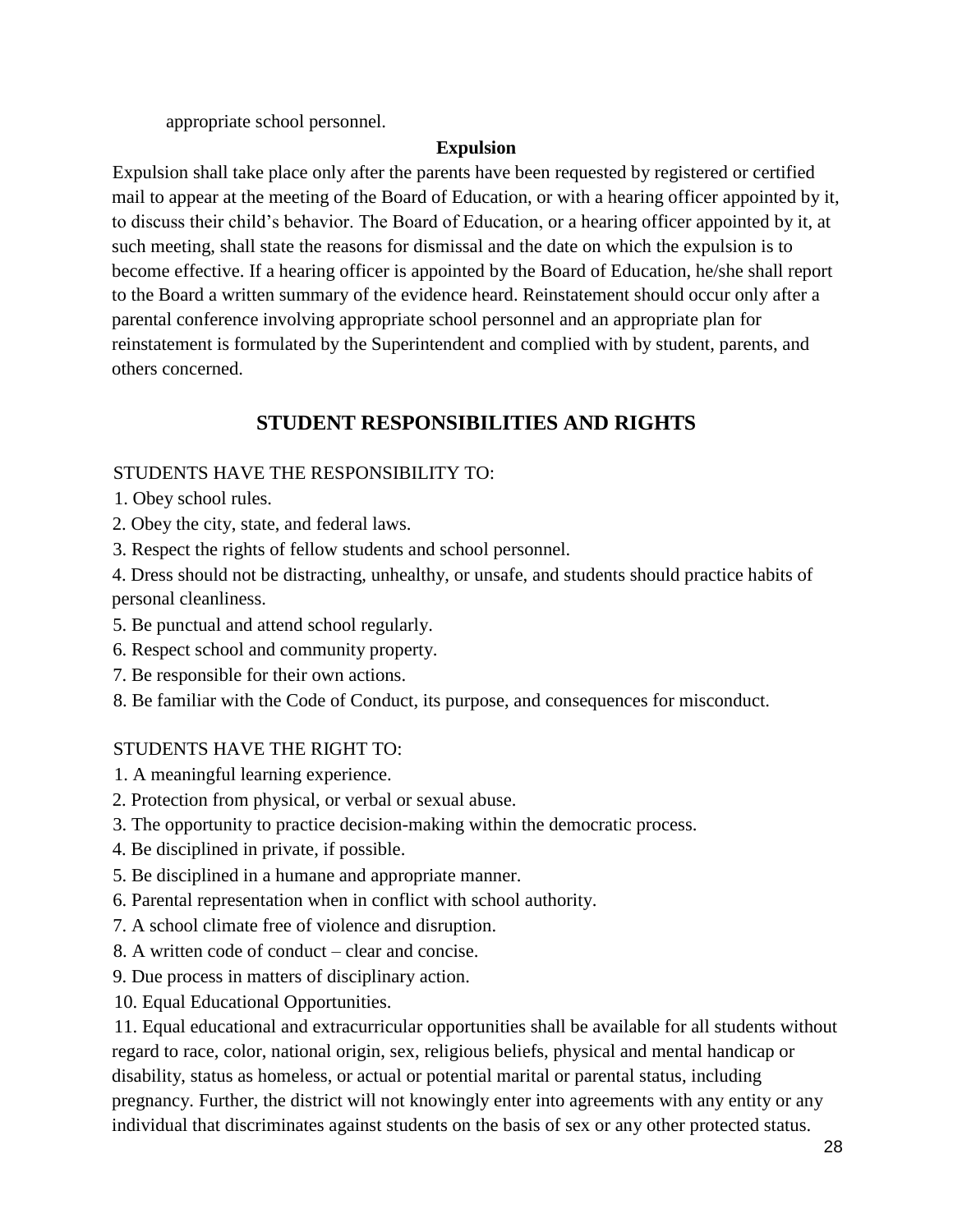12. Any student may file a discrimination grievance by using the Uniform Grievance Procedure.

# **FAMILY RESPONSIBILITIES AND RIGHTS**

# FAMILIES HAVE THE RESPONSIBILITY TO:

1. Assume responsibility for their child's prompt and regular school attendance.

2. Recognize that, in matters relating to the discipline and conduct of the schools, the teacher stands in place of the parent.

3. Instill in the child respect for the law, for lawful authority, for the rights of others, and for private and public property.

4. Attend individual and group conferences and special school programs.

5. Cooperate with the school in fulfilling recommendations made and in carrying out disciplinary actions taken in the best interest of their child.

# FAMILIES HAVE THE RIGHT TO:

1. Know that disruptive action of a few will not interfere with the opportunity of the majority for academic and social growth.

2. Be granted reasonable access to all school records pertaining to their child in accordance with Chapter 122, paragraph 50 of the School Code of Illinois.

3. Share in their child's right to due process procedures in matters of disciplinary actions.

4. Be notified of their child's violation of school rules and regulations.

5. Appeal decisions regarding their child and the school. Parents should first make an appointment with the teacher at a mutually convenient time to explore the problem. However, should the parents desire additional consultation, the appeal should be made to the principal, then to the superintendent, and then to the Board of Education. At each level of appeal, the parent should make appointments that permit the school representative enough time to become familiar with the problem.

# **TEACHER RESPONSIBILITIES AND RIGHTS**

# TEACHERS HAVE THE RESPONSIBILITY TO:

1. Develop and enforce a Classroom Management Plan that is approved by the administrator.

2. Be guided by professional ethics in relationships with others.

3. Inform parents about academic progress and student conduct.

4. Manage classroom routines that contribute to instruction, a well-ordered classroom, and the development of civic responsibility.

5. Be sensitive to the behavior of students and alert to changes that require additional assistance for the student.

6. Know and enforce the rules courteously, consistently, and fairly deal with misconduct quickly,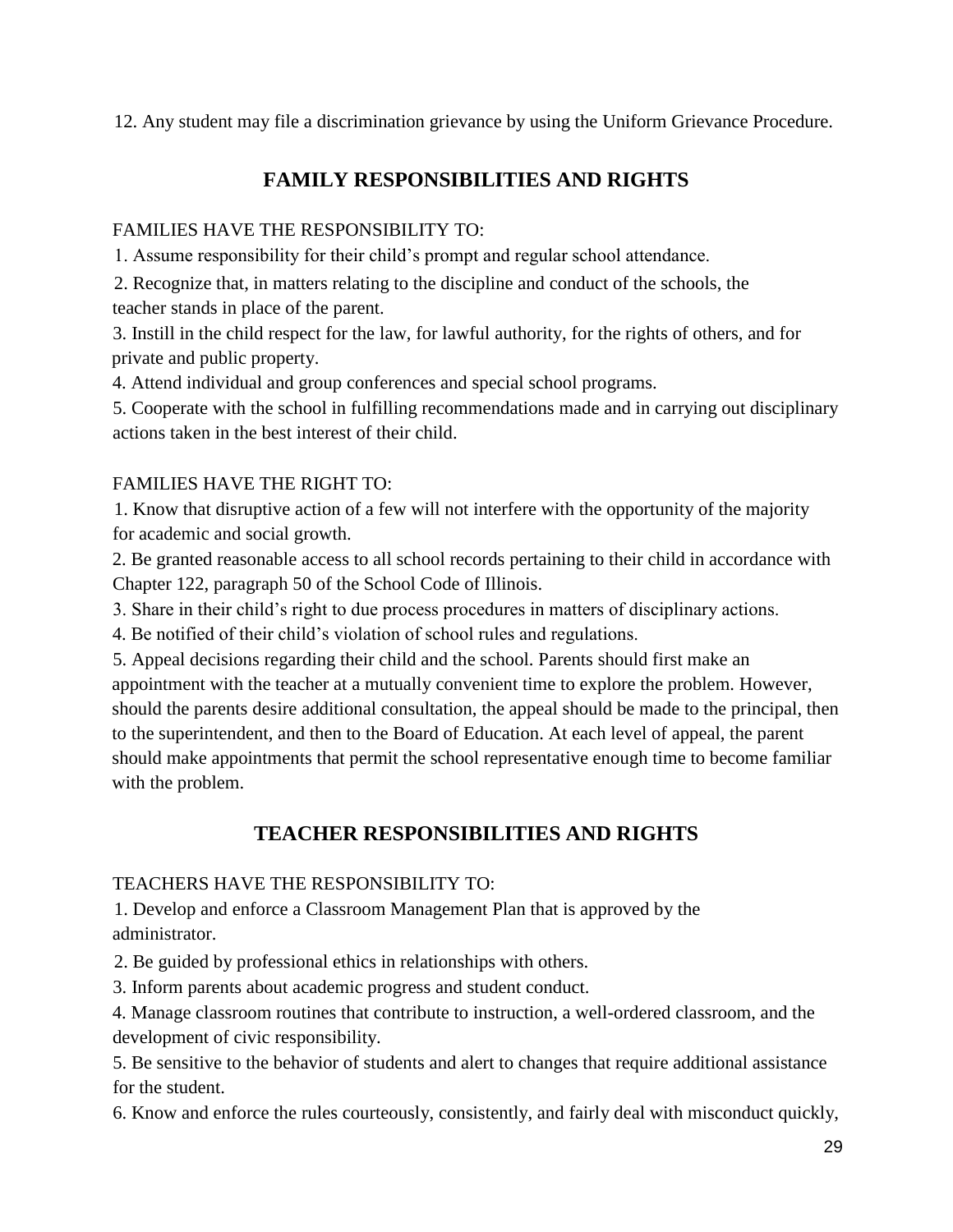firmly, and impartially.

7. Handle behavior problems according to established practices.

8. Report undesirable school situations to the principal promptly.

# TEACHERS HAVE THE RIGHT TO:

1. Require a reasonable standard of orderly behavior in the classroom.

2. Have the respect of students, fellow staff members, and the school administration.

3. Support and assist in the maintenance of control and discipline in the classroom.

4. Temporarily remove a student from the classroom.

5. Have conferences with all parties involved when a student behavioral problem has not been satisfactorily resolved.

6. Protect themselves, or another teacher or student, from physical assault or injury. Teachers shall have the Board's and Administration's assistance in any assault case while the teacher is performing his/her assigned duties. The board's assistance shall consist of: Notifying the proper authorities (police or sheriff) once the incident has been reported to the building principal and superintendent. Consultation by the Board's attorney with the teacher in outlining the teacher's legal rights and alternative courses of action. Any student(s) committing an assault and/or battery on a teacher shall be immediately suspended by the administrator in charge.

# **ADMINISTRATOR RESPONSIBILITIES AND RIGHTS**

# ADMINISTRATORS HAVE THE RESPONSIBILITY TO:

1. Implement and monitor the District's Code of Conduct, as approved by the Board of Education.

2. Ensure that Classroom Management Plans are being implemented as approved.

3. Support the teacher in the enforcement of approved Classroom Management Plans.

4. Direct the development of the School Management Plan according to the needs of the individual classroom,

5. Be guided by professional ethics in relationships with staff, students, parents, and the community.

6. Provide orientation for new teachers and continued assistance for all staff.

7. Work with staff to make rules and seek their assistance in problem areas.

8. Develop and maintain communication and rapport with students.

9. Ensure that rights of students and staff are protected.

10.Know and use the resources of the district to deal with the special problems of students and staff.

11. Inform parents of consistent or serious student misconduct and take disciplinary action as necessary and appropriate.